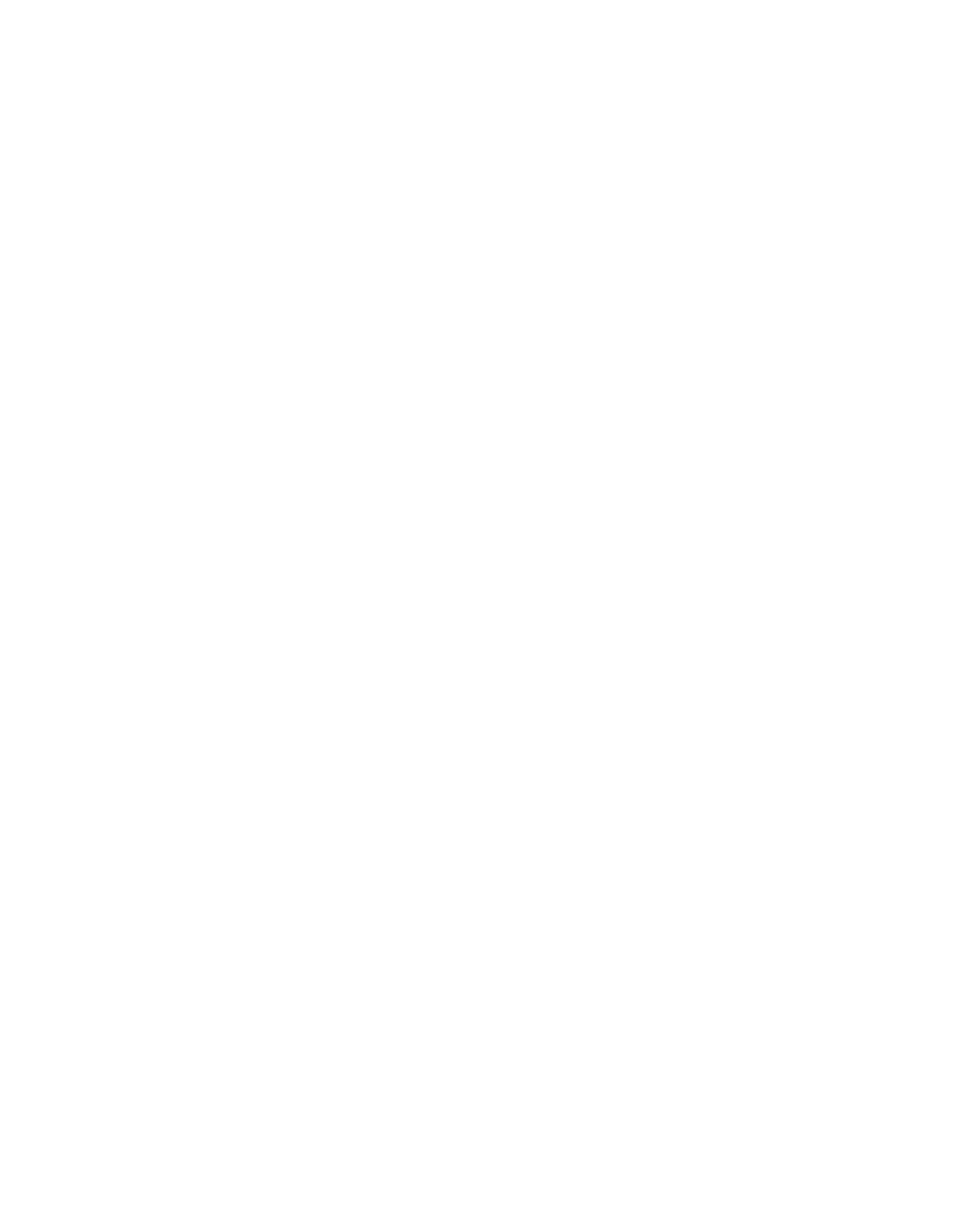# **Chairman Summary**

As the 2021-22 fiscal year comes to an end, it is good to step back and reflect on all the good work that God has done through the many people involved in the various activities at Advent. Below you will see a brief report from each board summarizing the year and the goals going into the next fiscal year.

After my first year as chairman at Advent, I can say that I am nothing but impressed with the staff, officers, board chairs and members and other volunteers. Because of the strong support from all involved, my role as chairman has been a great blessing.

Three voters' meetings were called by me during the year associated with the school expansion initiative, the calling of Aaron Schultz, and the calling of Deaconess Jen Siukola.

The outline of the material contained in this report are:

- Pastor Report
- Board Reports
- 2021-22 Financial Summary (Year to Date)
- 2022-23 Budget Proposal (to be ratified at Voters meeting)
- Presentation of a bylaw change associated with the calling of teachers and other professional workers (to be approved at Voters meeting)
- Change in the Early Childhood bylaws (to be approved at Voters meeting)
- Resolution to support seminarian Michael Hahn (to be approved at Voters meeting)

As we look forward to the 2022-23 fiscal year there are several new activities (goals) that I want to highlight:

- The continuation of the School Expansion effort with the opening of the school offering 1<sup>st</sup> and 2<sup>nd</sup> grades.
- Establishment of a building expansion committee with the focus on meeting the future needs associated with Early Childhood and School efforts.
- Establishment of a committee focused on options to establish an Advent cemetery.
- Having the Board of Evangelism establish a new visitor procedure to implement when a new visitor walks in our doors, especially those outside of a Lutheran tradition.

The above activities do not minimize the ongoing activities of every board at Advent. We would love for you to aid in these activities you may have an interest in. **You do not have to be a board member to help!** Please reach out to any of the boards if you have a desire to help in any of their efforts outlined below or that you hear about.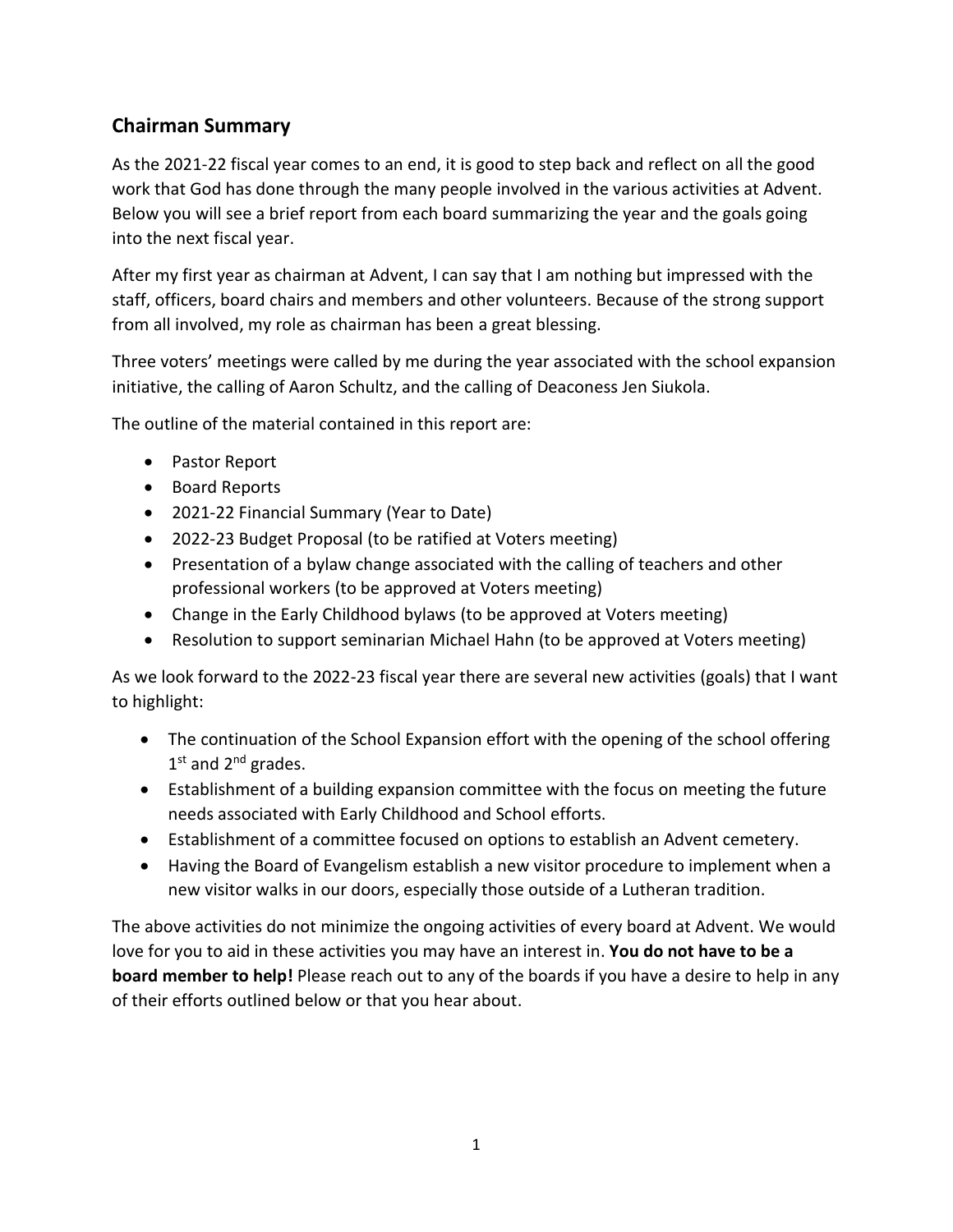### **Pastors Report**

### Pr. Mackay's Report to Annual Voters' Meeting 19 June 2022

| <b>Total Baptized</b>                       | 660       | $up 2\%)$                                |  |  |
|---------------------------------------------|-----------|------------------------------------------|--|--|
| <b>Total Confirmed</b>                      |           | $(up 4\%)$                               |  |  |
| Received                                    | 63        |                                          |  |  |
| Removed                                     | 23        | (5 deaths, 18 Transfers Out)             |  |  |
| <b>Baptism</b>                              |           | (7 Children, 3 Adults)                   |  |  |
| Confirmation                                |           | $(13 \text{ Juniors}, 7 \text{ adults})$ |  |  |
| Avg Sunday Attendance                       | 284       | $up 12\%$                                |  |  |
| 15-18=6%<br>Demographics by Age $0-14=20\%$ | 19-34=21% | $35-49=14\%$ 50-64=20\% 65+ = 19\%       |  |  |

### MEMBERSHIP STATISTICS (JULY 2021 – JUNE 2022)

### PRAISE THE ONE WHO BREAKS THE DARKNESS<sup>1</sup>

In 1986, Lutheran pastor Rusty Edwards (b. 1955) opened his Bible with the intention of creating a Bible study on the actual life and unique ministry of Jesus:

"What on earth did Jesus really do? As I prayed, studied, and thanked God for the life of Jesus, I began to write down some of his works. The list grew longer. Suddenly, I gazed down at the list and the list looked almost like a hymn."<sup>2</sup>

Edwards then set aside the Bible study and composed "Praise the One Who Breaks the Darkness," a celebration of the marvelous works of the incarnate Son of God. This hymn is deeply descriptive of the life and works of Jesus. It is filled with biblical imagery. Yet Jesus is not explicitly mentioned by name until the third stanza. The hymn concludes with the explicit identification of "the One" as the incarnate Word. We have been moved from table (Communion) to font (Baptism), and now the hymn concludes with a focus on the grace that table and font bring. The incarnation of the Son of God has changed everything. God is not content to allow His people to live apart from Him and His presence. God continues to come to His people through His Word, through the bread of life (Communion), and through water (Baptism). Ultimately the incarnate Word draws us back to God through His role as Redeemer, "the One who makes us one" (st. 3) both with God and with each other as fellow members of the Body of Christ.<sup>3</sup>

<sup>&</sup>lt;sup>1</sup> Lutheran Service Book #849

<sup>2</sup> Rusty Edwards, "Praise the One Who Breaks the Darkness," CrossAccent 15, no. 2 [2007]: 39

 $^\mathrm{s}$  https://files.lcms.org/file/preview/OfAioOg6KdJFRsaM6p8UvbsnkIncXG0F?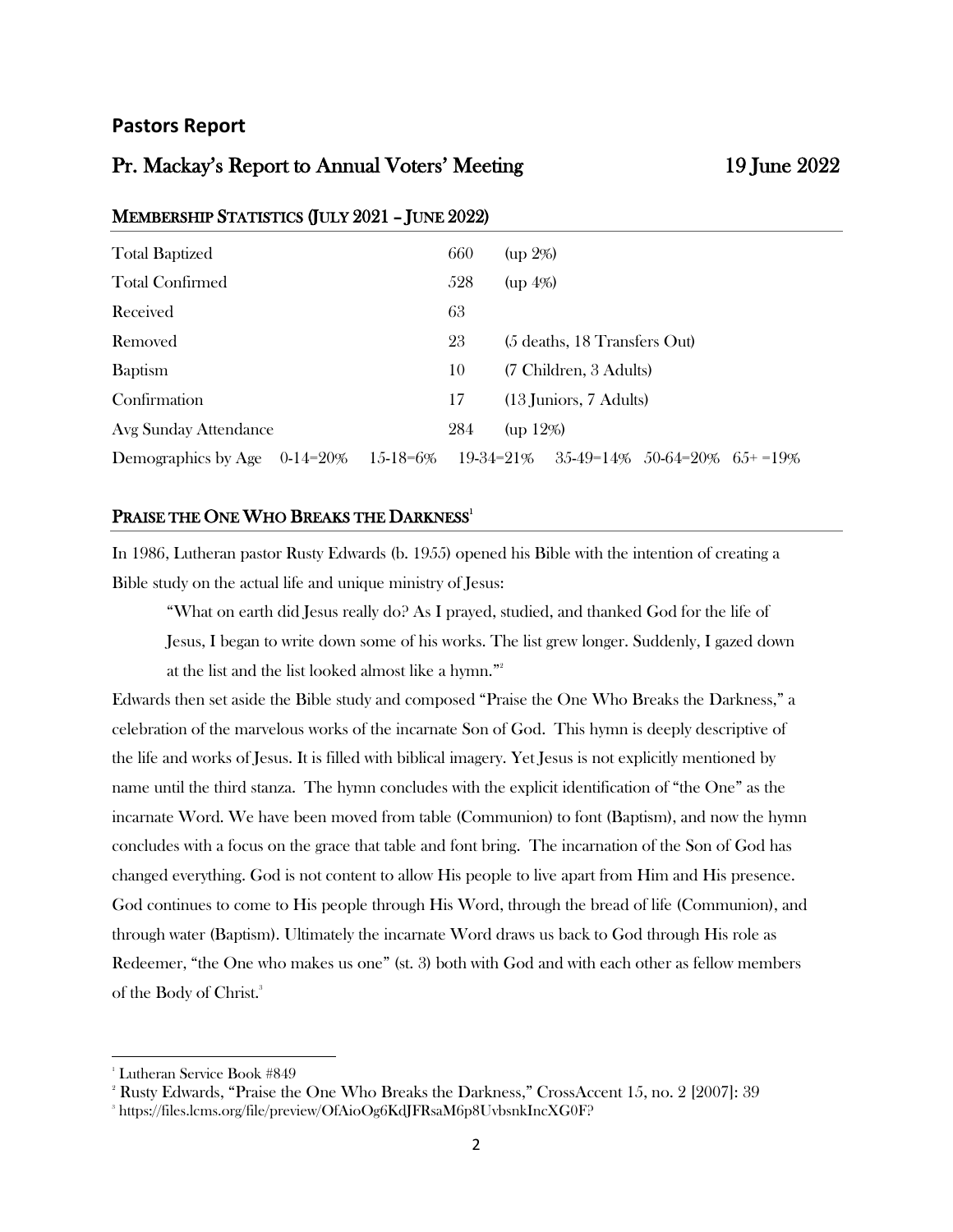### PRAISE THE ONE WHO FREES THE PRIS'NERS

1 Praise the One who breaks the darkness With a liberating light; Praise the One who frees the pris'ners, Turning blindness into sight. Praise the One who preached the Gospel, Healing ev'ry dread disease, Calming storms, and feeding thousands With the very Bread of peace.

Weathering the pandemic quite well, we give thanks to God for an increase in resources, membership and attendance here at Advent this past year! Blessed with a new Carillion to call us to worship and a new Organ to lead our voices, the Gospel continues to ring forth from our hallowed Sanctuary. LCMS District & Synod Conventions were pushed back one year due to the pandemic. The English District Convention will take place June  $20^{\text{th}}-22^{\text{nd}}$  at Concordia University-Ann Arbor, MI. Representing Advent will be Pr. Mackay and Mr. Monte Weimer.

### PRAISE THE ONE WHO BLESSED THE CHILDREN

2 Praise the One who blessed the children With a strong, yet gentle, word; Praise the One who drove out demons With the piercing, two-edged sword. Praise the One who brings cool water To the desert's burning sand; From this Well comes living water, Quenching thirst in ev'ry land.

There must have been something in the "cool water" as we have seen an uptick in pregnancies, births, baptisms and confirmations. In addition, our School Expansions Plans were not only well received and financially supported, but we were blessed with the placement of Candidate Aaron Schultz as our new Headmaster – Associate Pastor! His ordination will be at Immanuel-Alexandria, VA on June 19<sup>th</sup> and his installation will be here at Advent on July  $16<sup>th</sup>$  at 3:00pm. They will close on their home June  $24^{\text{th}}$  and Pr. Schultz will begin work on July 1<sup>st</sup> in preparation for opening open our doors this Fall to 1<sup>st</sup> and  $2<sup>nd</sup>$  Grade. Our children will be blessed! Assisting our pastors and staff with works of care and mercy, we were likewise blessed with the placement of Candidate Jen Siukola as our new Deaconess. Her Commissioning & Installation will be here at Advent on August  $14<sup>th</sup>$  during the Divine Service. Special thanks to our two retired pastors, Rev. Walt Ullman and Rev. Ed Davis, for assisting occasionally throughout the year. Creamy and cool ice cream is also now available thanks to a new soft-serve machine given by our 13 Junior Confirmands!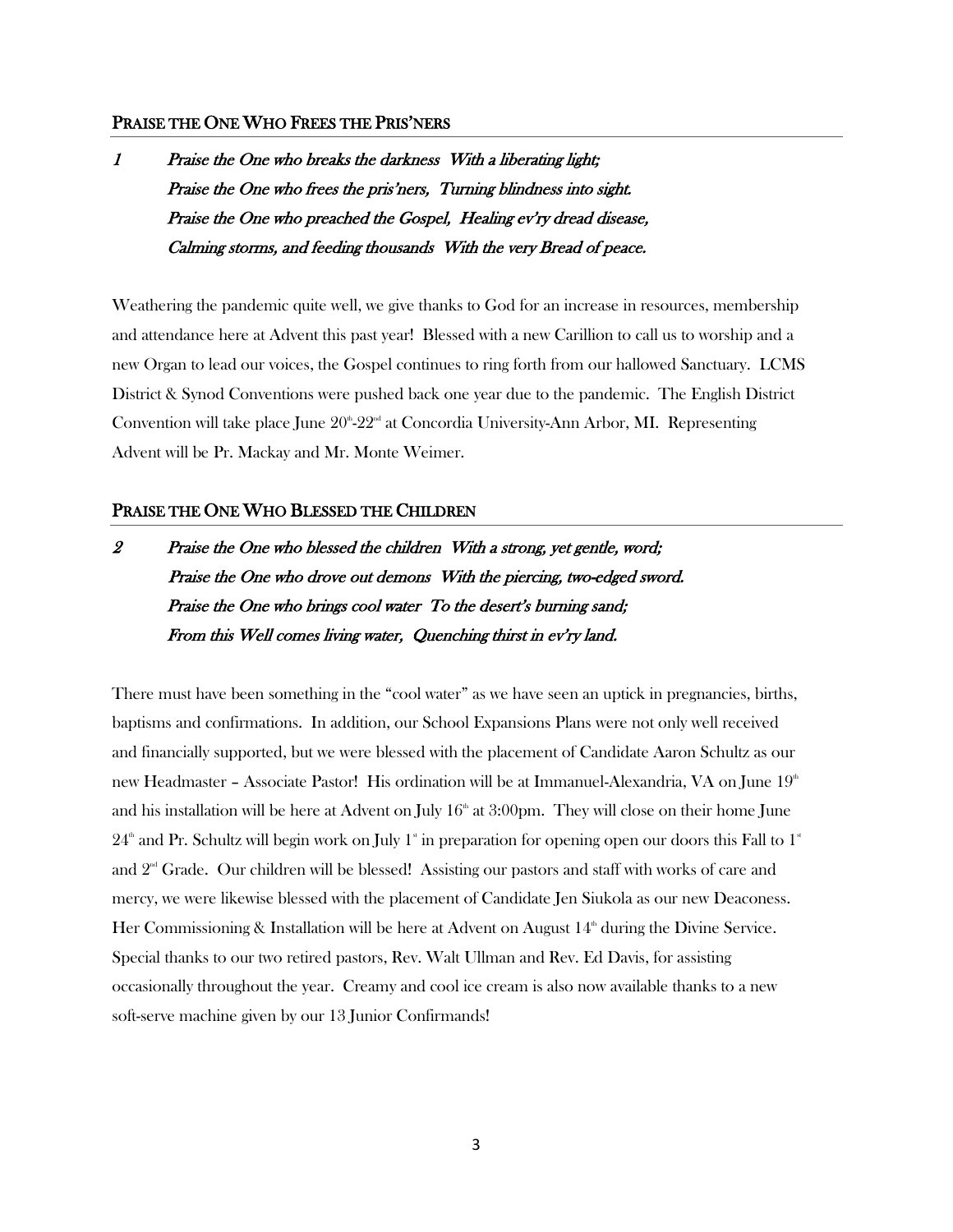### SEEING WHAT OUR GOD HAS DONE, PRAISE THE ONE MAKES US ONE

3 Let us praise the Word Incarnate, Christ, who suffered in our place. Jesus died and rose victorious That we may know God by grace. Let us sing for joy and gladness, Seeing what our God has done; Let us praise the true Redeemer, Praise the One who makes us one.

Text: Rusty Edwards, 1955 Text: © 1987 Hope Publishing Co. Used by permission: LSB Hymn License no. 110017163

We were blessed with the addition of Mrs. Adrienne Brandon this past year, as our new Office Manager/Admin. Assist. She has done a marvelous job and provided the following information for this report:

Here are a few noteworthy R.A.I.L Items that occurred within the last Fiscal Year for the Office Staff:

- Streamlined New Member Process & Updated Forms
- Uploaded all Forms on Website and made fillable
- QR Codes for Fellowship Records, Donations, & Sign-ups
- Updated Wedding, Baptism, Funeral Guides and Forms
- Setup for New Headmaster-Assoc. Pastor Office (old Library Annex)
- Currently Updating & Color-coding File System in the Office
- Assisting Treasurer & Financial Secretary in Record Keeping, Check Printing/Coding/Entering and overall Processes to Daily Operations
- Created Spreadsheets for tracking School Expansion Donations, Staff Payroll & Benefit Calculator

Purchase & Installation of:

- New Laminator for Church & School
- New Copier
- Digital Picture Walls in Narthex

Overall, it has been a productive but busy first year and I hope to continue to streamline and bring overall organization to aide in daily operations for the church! - Adrienne Brandon

Praise the One who has provided such a blessed congregation for me to serve! We have an amazing Staff, Council and Volunteers who serve so sacrificially. Thank you all for desiring and receiving the "strong, yet gentle Word." You are a blessing to me and my family.

Praise the One who makes us one,

Rev. Mr

Rev. Marcus J. Mackay, Sr. Pastor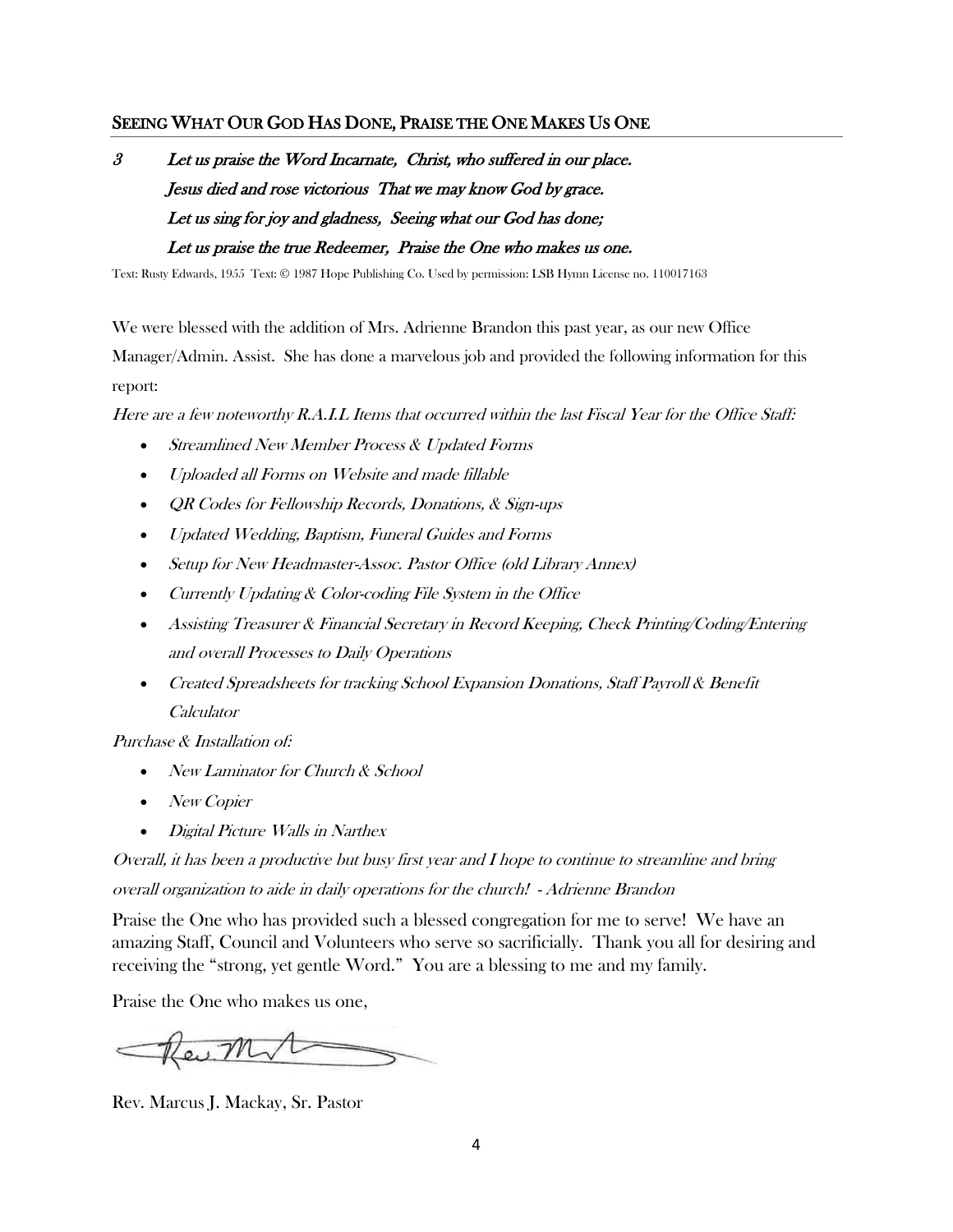### **Elder Report**

## **Elders Annual Report 2022- Key Highlights**

• *Continued tuition assistance for Mrs. Jen Siukola in support of the Long Distance Deaconess Program at the Concordia Theological Seminary – Fort Wayne, Indiana (CTSFW) and the completion of the exclusive call as Deaconess to Advent* 

It is with a joyful spirit that we have witnessed the hard work of Mrs. Siukola (Jen) at CTSFW come to fruition as she nears the completion of her studies in the Long Distance Deaconess Program. In consultation with the Elders and Pastors Mackay and Grady, with input from Deaconess Amy Rast, Associate Director of Deaconess Formation, and through the congregation's unanimous approval of the resolution in March we extended an exclusive Call to Deaconess Intern Jen to serve here at Advent. That exclusive call was formally ratified we are looking forward to witnessing her many talents for years to come.

### • *Support for the Headmaster Call Committee Process*

The Board of Elders, specifically the Head Elder as Chair of the Call Committee, and direct elder representation through the School Explanation Committee Chair, directed/assisted the call committee process leading to the call request to CTSFW to place Aaron Schulz as Headmaster at Advent. We are so blessed that the exclusive call was granted, and we are excited for Aaron and his family as he begins his new role with us in service to God and our church and community.

- *The establishment of part-time position(s)to support current and/or future part-time or temporary positions as follows:*
	- o *Setting up/running our online streaming services (committed spend)*
	- o *Professional services/office help (currently not committed spend)*
	- o *Financial assistance for future budget constructs (currently not committed spend)*

### • *A note of appreciation to those who serve us with dedication and devotion…*

My sincere appreciation to our dedicated lay elders who diligently ready our sanctuary, supervise the usher and acolyte teams to ensure each service runs smoothly (and a special thank you to the parents who ensure that their children participate as acolytes for us). Thank you to the Altar Guild members for their diligence and dedication in preparing the elements of Holy Communion each service for us. As we have seen from time to time we are blessed to have in our midst wonderful retired pastors that we can lean on when needed and we appreciate their willingness to serve. Finally, thank you to our two Shepherds, Pastors Jim and Marcus, for caring for our flock, steadfastly preaching the Word and administering the Sacraments. We are truly blessed as a congregation!

Respectfully submitted on behalf of the Board of Elders,

Steve Vogtman

Head Elder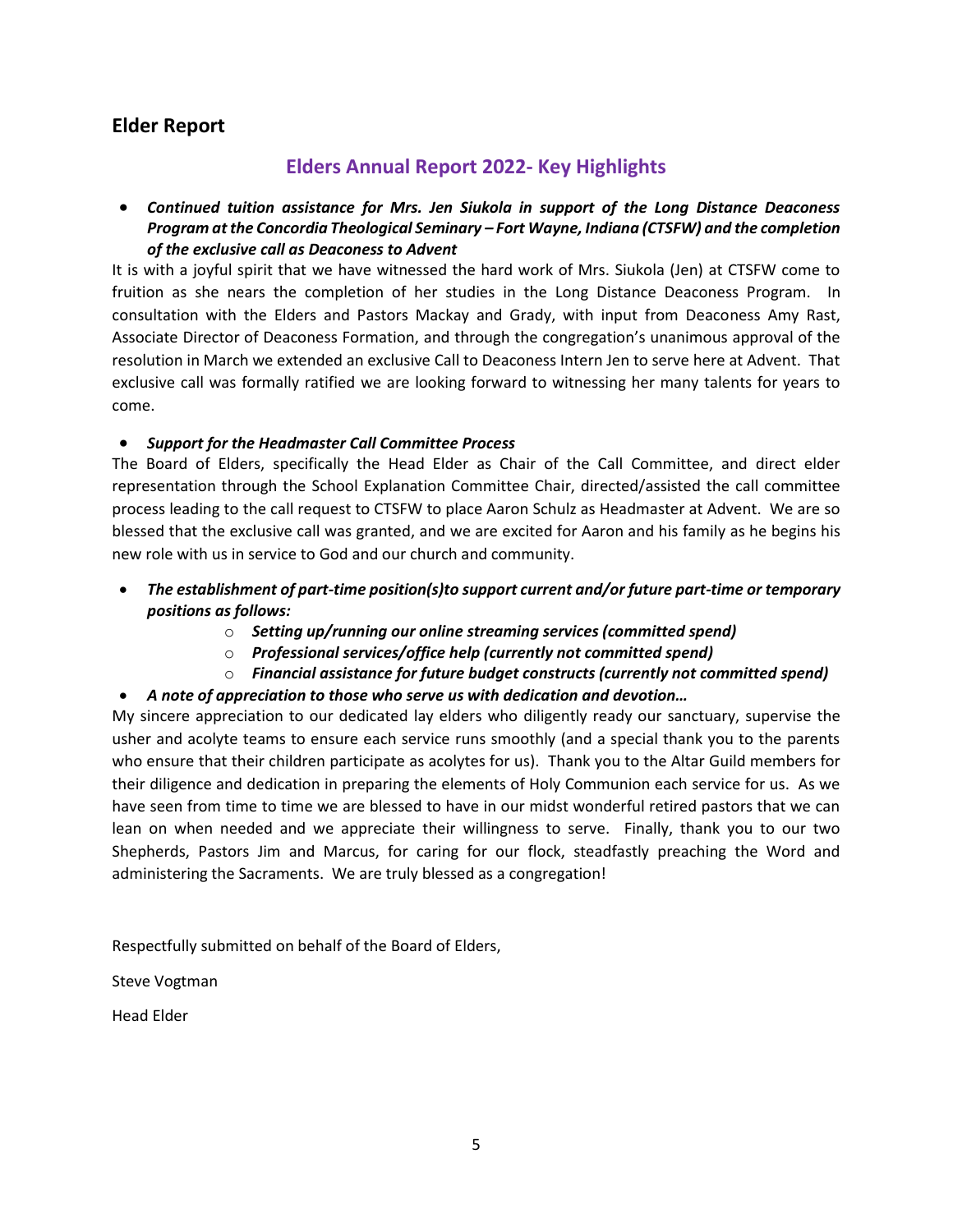### **Early Childhood Report**

### **EARLY CHILDHOOD (PRESCHOOL/KINDERGARTEN) 2021-22 ANNUAL REPORT**

Our 22nd year provided quality Christian Early Childhood education for Advent members and our community throughout the school year without interruption from COVID. Our 2021-22 enrollment was 82 students in 10 classes (90% capacity). Enrollment for next fall (2022-23) is already at 90 % capacity (11 classes).

We currently totally fund our operating budget through tuition, donations and fundraising only. In order to help continue our mission, we continued the scrip/gift card fundraiser throughout the year. The scrip/gift card program ran continuously and earned \$2,326 for the fiscal year. \*Please remember that Kroger does not participate in the scrip card program, but if you shop Kroger and have a Kroger Plus card, you can enroll online in the Kroger Community Rewards program which will send a donation of 3% of all your eligible Kroger purchases to the school. Our school code to enroll is: **YN661.** This rewards program alone generated \$798 for our school.

Unfortunately, COVID meant we were not able to have our Annual Valentine Dinner fundraiser in February again this school year, but we did receive a couple generous donations from two school families (\$3150) to offset the lack of dinner proceeds.

\*Please note: If you are a Thrivent member, you may be eligible to direct designated funds to the school through their new Thrivent Choice Dollars program online. Several Advent members contributed throughout the year using this program. Advent Lutheran Preschool is enrolled on the list of options.

Also, any Advent member may donate to the Preschool by designating "Preschool" under "Other" on the weekly offering envelope. Thank you to those who have done so this year!

A generous donation was given to add a new playground area this year, but the plan is on hold until we know from the building addition committee what space will be used by the new school addition. Since this new playground will be geared to our older elementary school children as well, the new headmaster will also be included in the design.

With pay increasing to at least \$15/hour for unskilled workers now, the board voted to increase aide and teacher pay substantially for the 2022-23 school year (aide base \$15/hour & teacher base \$18/hour) anticipating full enrollment. While most of our staff members are returning next fall, we will have a couple openings. If you are interested in being an aide (or even just a sub), please let Deb know.

We are looking forward to our 23<sup>rd</sup> year next fall!

Our 2021-22 Staff

Deb Trewartha (Director) Lois Dooms (Kindergarten/PM Pre-K/Explore teacher) Teresa Bostwick (Preschool & Pre-K teacher) Diane Frechin (Pre-K teacher) Chrissy McMahon (Preschool teacher) Linda Silverberg (MMO teacher) Amie Cramer/Becky Davis/Chris Faulkner/Jennifer Forrest/Kay Longworth/Jiaxin Oakley/Joyce Pixley/(classroom aides)

Our 2021-22 School Board School Treasurer

Heidi Fordice Linda Harris, chair Daisy Irving Kathy Pickering

Catherine Casciani Shelley Kazmierczak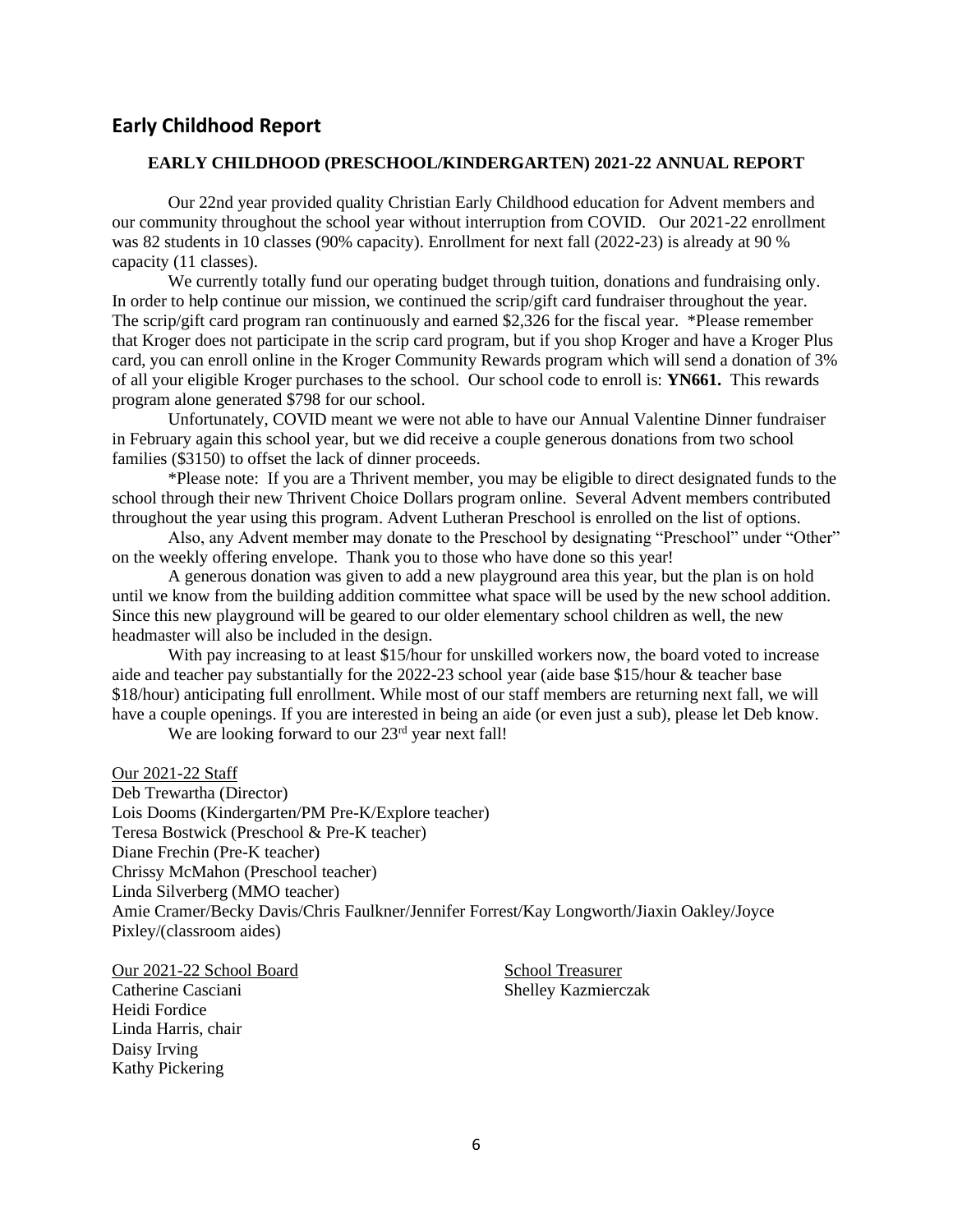# **School Report**

The Advent School Board was formed following the January 30, 2022 Voters Meeting, at which time Aaron Schultz was called to lead Advent Lutheran School as Headmaster and Associate Pastor. Pastor Schultz accepted this call on April 27, 2022 and has an upcoming official start date of July 1, 2022.

The initial membership of the School Board is largely composed of Advent members who served on the School Expansion Committee in 2021. The School Board has been actively working to make preparations for the inaugural year of elementary-level class offerings. Advent Lutheran School will expand the current preschool and kindergarten programs into grades 1-2 for the 2022-23 school year, with the intention of expanding to 8th grade by the 2028-2029 school year.

During this period before Pastor Schultz's arrival, the Board has been in regular communication with Pastor Schultz to develop a vision for the expansion of the school, including the planning of additional hires for teachers and aides as needed.

The School Board envisions this inaugural year to be somewhat fluid as enrollment will be relatively small and procedures will be refined. The Board intends to market the school extensively during this inaugural year to significantly boost enrollment for the 2023-2024 school year when a 3rd grade will be added.

# **Trustees Report**

The trustees are responsible for maintaining our wonderful church facility, including property maintenance, repair, landscaping, mowing, snow removal, regularly scheduled maintenance and inspection of HVAC systems, elevator, and safety equipment.

### Highlights from Past Year:

- Replaced 3 of the AC and Air Handling systems (part of the three-year agreement signed in 2021)
- Worked with the manufacturer of the sanctuary lights to get replacement of the faulty lights at no cost to the church.
- Facilitated the electrical and structural work needed for the organ installation
- Helped the Walker organ group remove the old organ and install the new organ.
- Purchased a new copier for the church office.
- Purchased TV's for the narthex to display Christian Art and information.
- Replaced light pole that was hit by a car.

### Future Projects:

- Exterior siding/soffit maintenance/repair
- School classroom remodeling needs (remove wall between the classrooms across from the library).
- Activate new Camera at main entrance for Office Staff
- Replace weaker folding chairs in fellowship hall.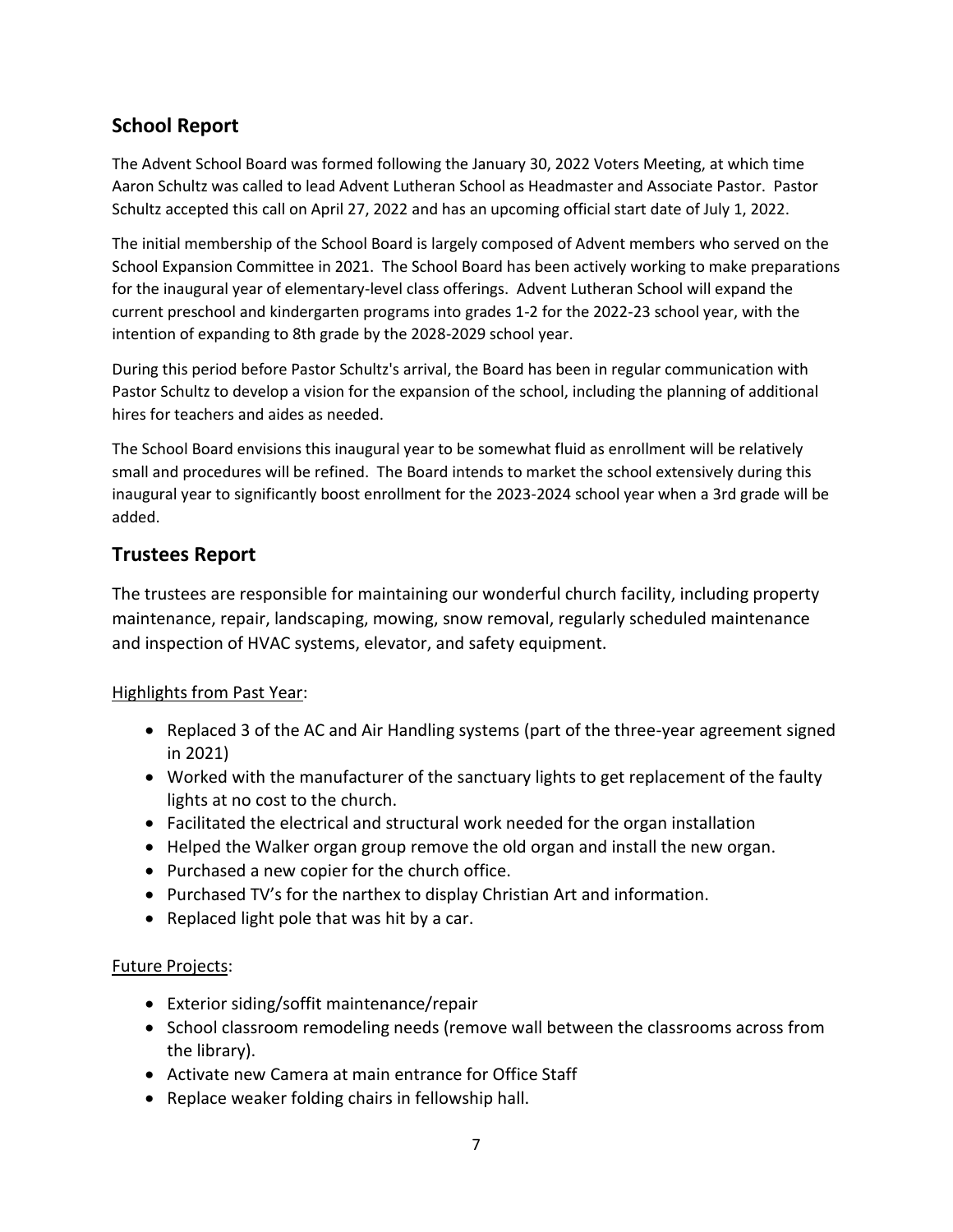- Cleaning of signage on Michigan Road
- Add handrail to outside entrance to the Pastors office area.
- Crack seal the parking lot to extend its useful life.
- Initiate a Landscaping Sub-Committee with a plan for revitalizing current landscaping.
- Get quotes on a new roof as well as painting the church exterior to help prepare for eventual need.

## **Fellowship Report**

Activity Summary

- Executed historic activities
	- o Church Picnic
	- o Advent/Lenten suppers
	- o Sunday Morning Fellowship hour
- Added New Annual Events
	- o Ice Cream Social
	- o Game Night
	- o New Member Luncheons (two held)
	- o ReformationFest 2022

FY 22/23 goals

- Continue executing historic activities and new events launched last year
- Relaunch the men's and women's interest group events
- Streamline the Sunday morning fellowship hour signup and donut delivery processes.

### **Missions Report**

The Mission Board serves both local and international missions.

For CTSFW, gift cards were donated for the Christmas Marketplace in late November. Deaconess Jen Siukola organized donations of new and gently used clothing to their Food and Clothing Co-op, which were delivered by the 55+ Group in March.

For Lutheran Child and Family Services (LCFS), school supplies were collected and delivered in August. The Giving Tree Christmas gifts for Lutherwood residents were collected and delivered in December. The Pando Aspen Grove Independent Living House Pantry was given a truck load of supplies in March, which included a donation from Thrivent which was used for some of the purchases.

The English District 1-1-1 donations are collected in the two mailboxes.

The Mission Board served a meal before a Wednesday Advent service.

A congregational email was sent listing 4 ways to donate through the Office of International Missions of the LCMS to provide assistance to persons displaced by the war in Ukraine.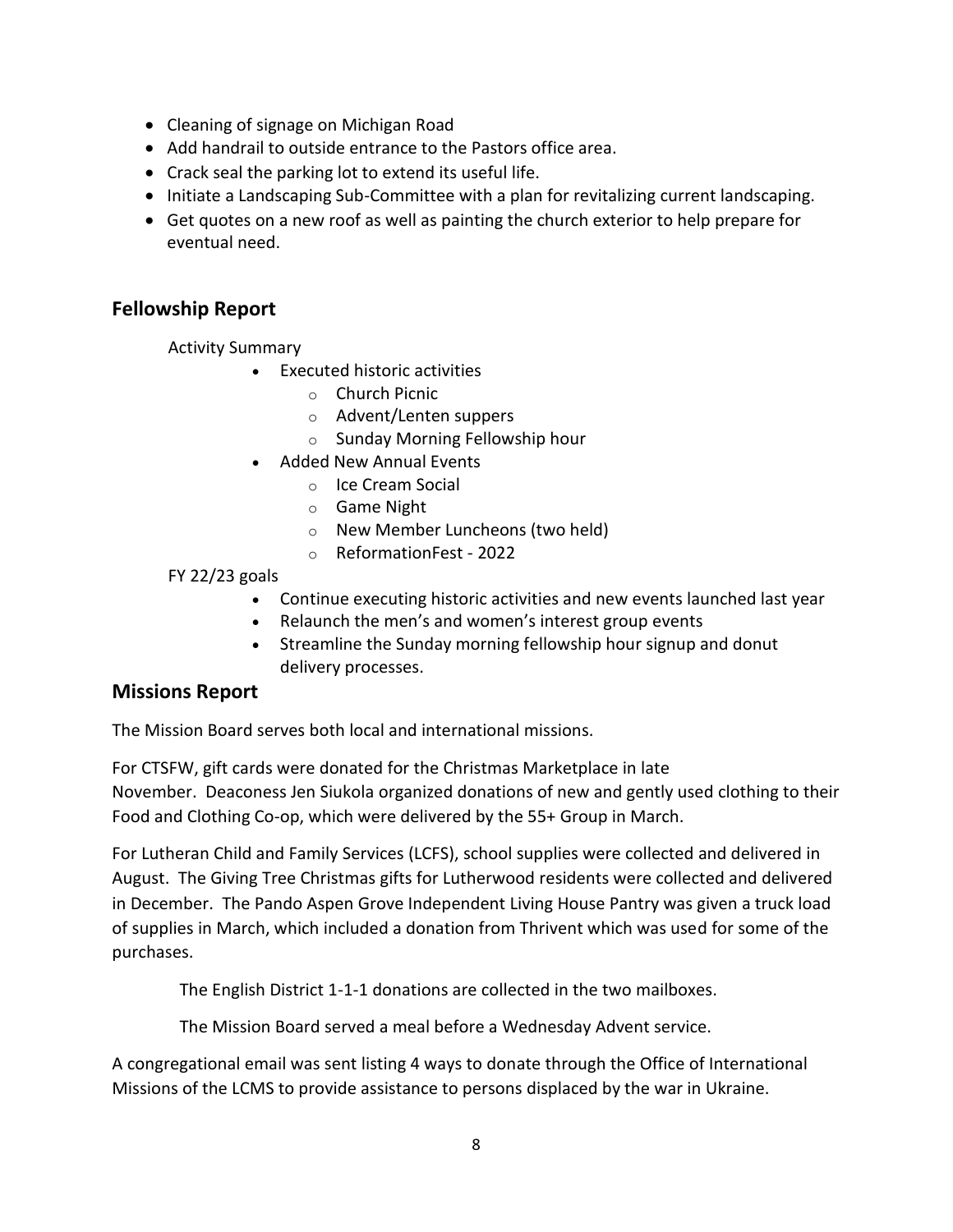Budgeted donations were sent to support the following:

- The English District LCMS
- Ft. Wayne Seminary Support, Dr. Just
- Pr. Preus now in Romania
- Pr. Gerald Paul in Grand Cayman
- Pr. Michael Paul in Taiwan
- SEED, at LCFS
- Issues, Etc.
- Siberian Lutheran Mission for the Lutheran Theological Seminary in Novosibirsk, Siberia

Pr. and Barb Ullman have faithfully written updates of our missionaries for weekly announcements.

For the next year's proposed budget, following instructions to consider greater mission support, the budgeted amounts have increased, and an emergency fund has been added. Support is also to be given to The Seminary in the Dominican Republic plus other needs and missions as they arise. The Board should get more involved with the Boone County Right to Life organization. Support should continue with current missions and CTSFW and LCFS as their needs continue and arise.

# **Education Report**

# **Board of Education 2021-22 Year-End Summary**

### **Accomplishments for 2021-22:**

- Purchased and rolled out a new Sunday School curriculum and Bibles for our first graders
- Purchased and rolled out a new catechesis curriculum
- Supported the confirmation retreats for our 13 newest confirmands
- Purchased and in the process of rolling out new VBS materials (which includes materials for summer Sunday School)
- Re-organized the Library and purchased 16 new books including *Classical Education: The Movement Sweeping America*, *The Messiah: Revealing Jesus in the Old Testament*, *Eternal Anthems: The Story Behind Your Favorite Hymns*, and *The Joy of Eternal Life*

### **Goals for 2022-23:**

- Support Deaconess Siukola's efforts with Seniors (55+) and college youth.
- Expand the library with relevant reading and audio materials, as well as appropriate games for use with youth programs.
- Sponsor a guest speaker for a "hot topic" educational evening or luncheon (Wed or Sun).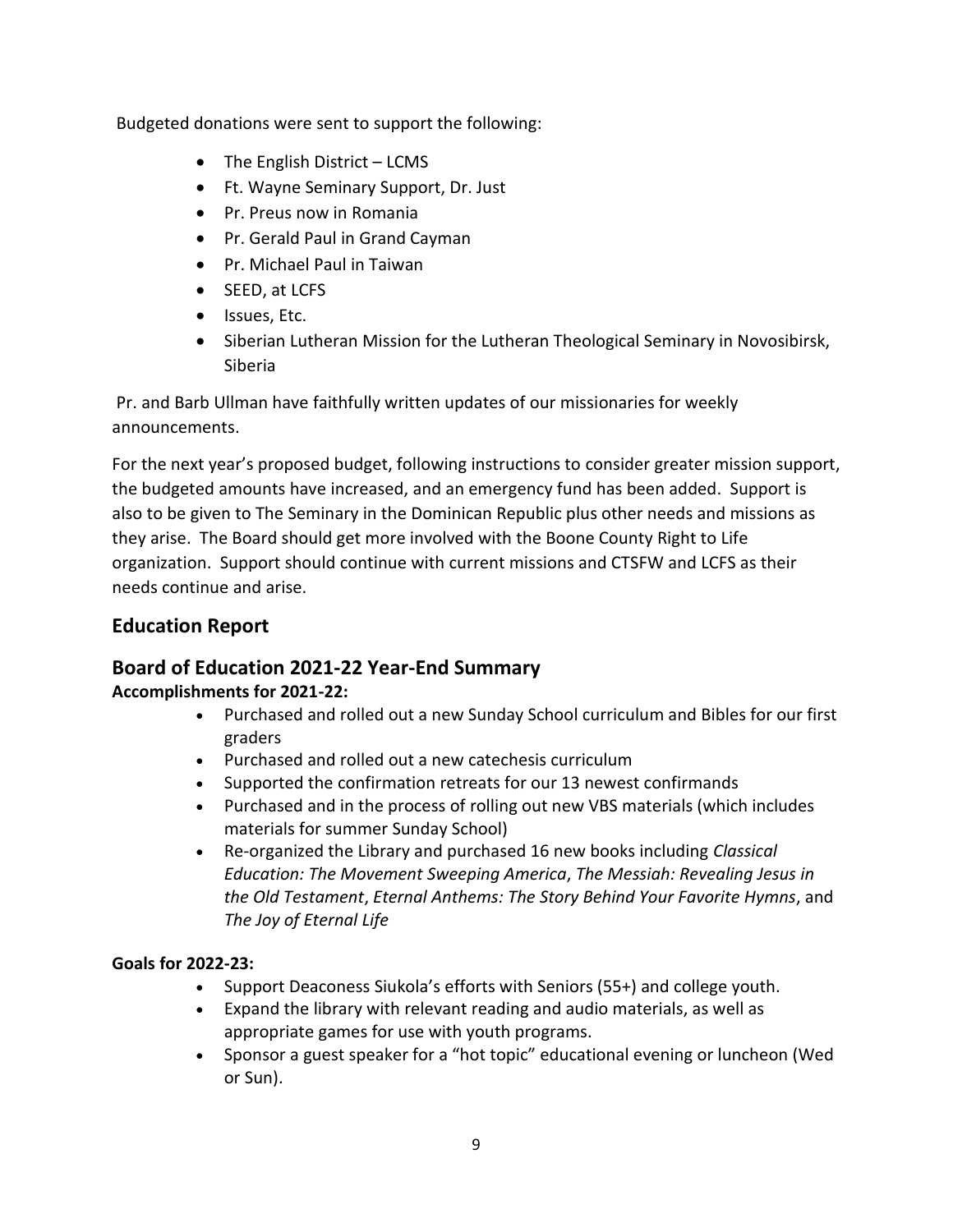• Establish a "helper" system for confirmed youth who wish to assist in Sunday School classrooms.

# **Evangelism Report**

- Merchandise with Advent's logo continues to be available: pens, car window decals, and soon- T-shirts & polos. In the coming weeks, we will be providing more details about placing orders. We had tumblers which were sold out at the church's picnic last summer.
- The board worked with Jen Suikola on new member information packets by providing folders & logo stickers.
- A second blood drive was conducted in June 2021 with 9 donors providing the gift of life.
- Plans being considered for next year:
	- $\circ$  Establish a new visitor procedure to implement when a new visitor walks in our doors, especially those outside of a Lutheran tradition.
	- o Possible addition of exterior signage which will utilize our logo.
	- $\circ$  Advertising campaign which may include print in local publications and online ads (Google, Bing, Yahoo search) to run in support of Lent/Advent/school registration.
	- $\circ$  Continue to review possible events in Zionsville and surrounding areas for additional opportunities to interact with the community.

# **Stewardship Report**

- Advent's first endowment (3 separate funds; one each for music, education, and missions & evangelism) funded with \$150,000, or \$50,000 for each fund, in seed money from Advent's retained income plus at least one subsequent member contribution
- These endowments will create a 4% perpetual source of income to be used according to each fund's purpose, as determined by the council / congregation
- Hosted a joint workshop with a representative of the LCMS Foundation at Advent teaching members charitable gift strategies commonly employed along with some advanced planning techniques
- Helped put together a strategy at the end of 2021 to support anonymous donors' plans to create a matching gift challenge for members with a goal of raising more than \$200,000 in total contributions towards the school expansion project by year end
- Member contributions to the school expansion project resulted in full matching gift from anonymous donors in 2021
- Renewed a second matching contribution challenge for 2022 for an additional \$100,000
- Plans for 2022 2023 church year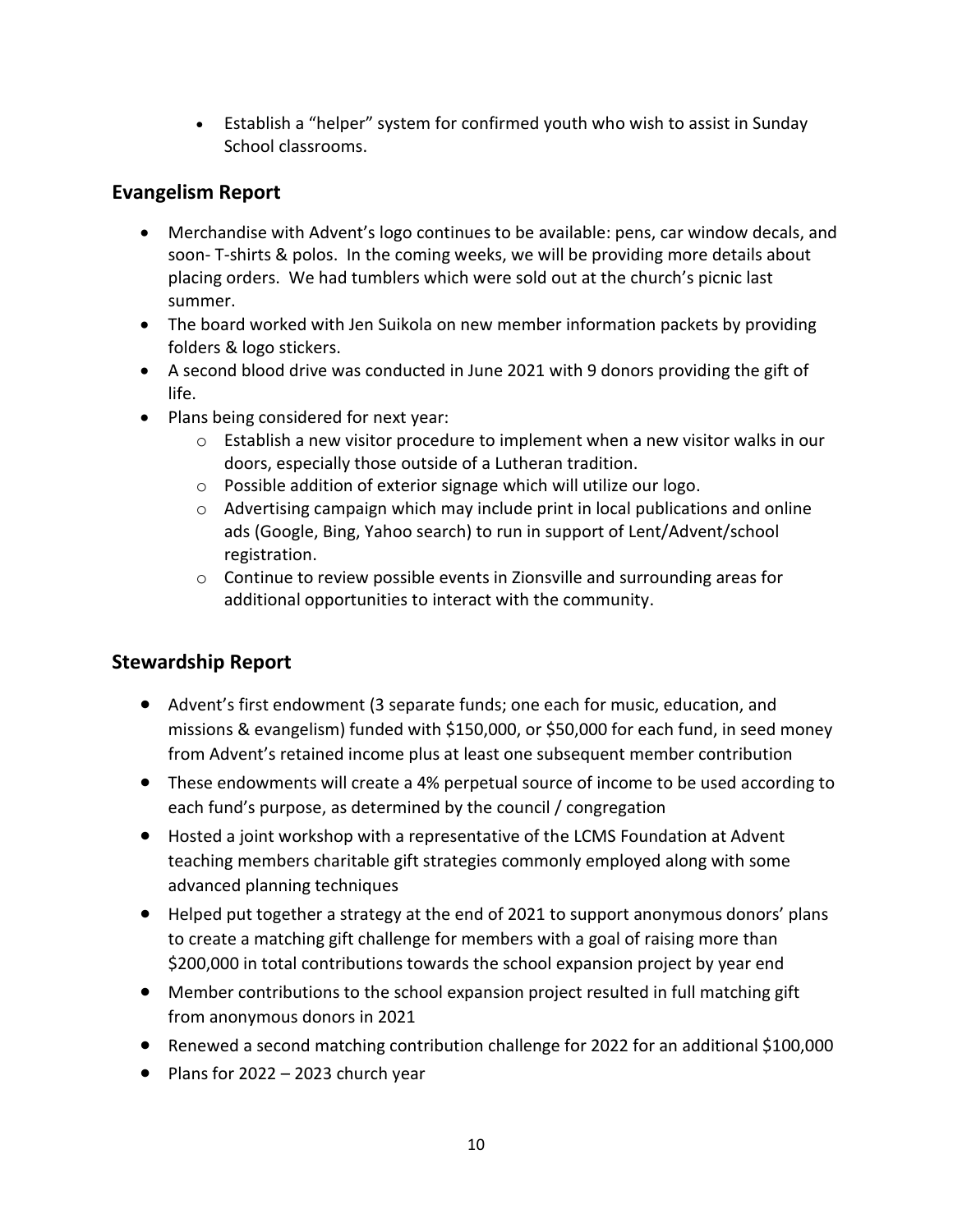- o will primarily focus on fundraising efforts to support the launch of the expanded Advent School
- o will also create a strategy to continue to encourage further contributions to the endowment along with further education on charitable opportunities available through Advent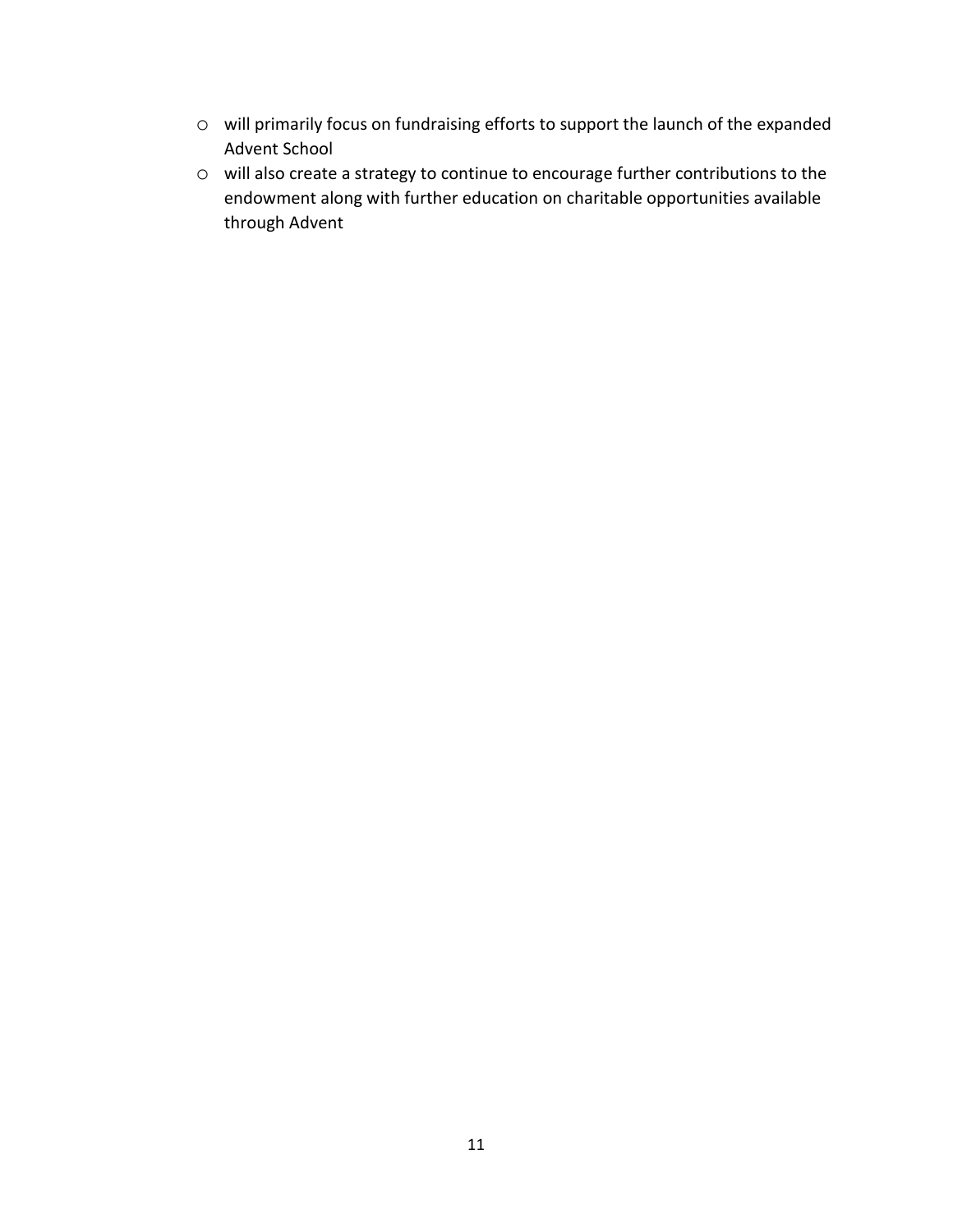| <b>Summary of Advent Church and School Financials</b>          |    |                      |  |  |  |
|----------------------------------------------------------------|----|----------------------|--|--|--|
| <b>Fiscal Year</b>                                             |    | 2021/22*             |  |  |  |
| <b>Total Income</b>                                            |    |                      |  |  |  |
| Church                                                         | \$ | 830,630              |  |  |  |
| <b>Early Childhood</b>                                         | \$ | 173,820              |  |  |  |
| <b>School</b>                                                  | \$ | 262,846              |  |  |  |
| <b>Total Expenses</b>                                          |    |                      |  |  |  |
| Church                                                         | \$ | 668,391              |  |  |  |
| <b>Early Childhood</b>                                         | \$ | 164,997              |  |  |  |
| <b>School</b>                                                  | \$ | 9,674                |  |  |  |
| <b>Carryover from Previous Fiscal Year</b>                     |    |                      |  |  |  |
| Church                                                         | \$ | 902,430              |  |  |  |
| <b>Early Childhood</b>                                         | \$ | 82,329               |  |  |  |
| <b>School</b>                                                  |    |                      |  |  |  |
| Year End Operating Funds^                                      |    |                      |  |  |  |
| <b>Church</b>                                                  | \$ | 1,064,669            |  |  |  |
| <b>Early Childhood</b>                                         | \$ | 91,152               |  |  |  |
| <b>School</b>                                                  | \$ | 253,172              |  |  |  |
| <b>Dedicated Funds</b>                                         |    |                      |  |  |  |
| <b>ONB Pastors' Discretion</b>                                 | \$ | 50,462               |  |  |  |
| <b>UBS Seminarian Scholar</b>                                  | \$ | 37,584               |  |  |  |
| UBS Youth Heritage Trip                                        | \$ | 73,893               |  |  |  |
| LCEF Rev Fiene Scholarship Funds (2)                           | \$ | 34,688               |  |  |  |
| <b>LCMS Fdn Music Endowment Fund</b>                           | \$ | 48,642               |  |  |  |
| <b>LCMS Fdn Education Endowment Fund</b>                       | \$ | 48,642               |  |  |  |
| LCMS Fdn Mission & Evangelism Endowment Fund                   | \$ | 48,642               |  |  |  |
| <b>Total Dedicated Funds</b>                                   | -Ş | 342,553              |  |  |  |
| *2021-22 Financials are interim through May 2022               |    |                      |  |  |  |
| <b>^Year end operating funds =</b>                             |    |                      |  |  |  |
| (Total income - Total Expenses + Carryover from Previous Year) |    |                      |  |  |  |
| <b>Fixed Assets</b>                                            |    |                      |  |  |  |
| <b>Description</b>                                             |    | <b>FY21/22 Value</b> |  |  |  |
| 11250 N Michigan Rd (19.35 ac)                                 | \$ | 3,781,500            |  |  |  |
| <b>Building</b>                                                | \$ | 7,450,000            |  |  |  |
| <b>Business Personal Property</b>                              | \$ | 1,341,100            |  |  |  |
| Depreciable Equipment (Net Book Value - 12/21)                 | \$ | 122,684              |  |  |  |
| <b>TOTAL</b>                                                   | \$ | 12,695,284           |  |  |  |

**Table 1. Year End Financial Summary of Church, Early Childhood and School.**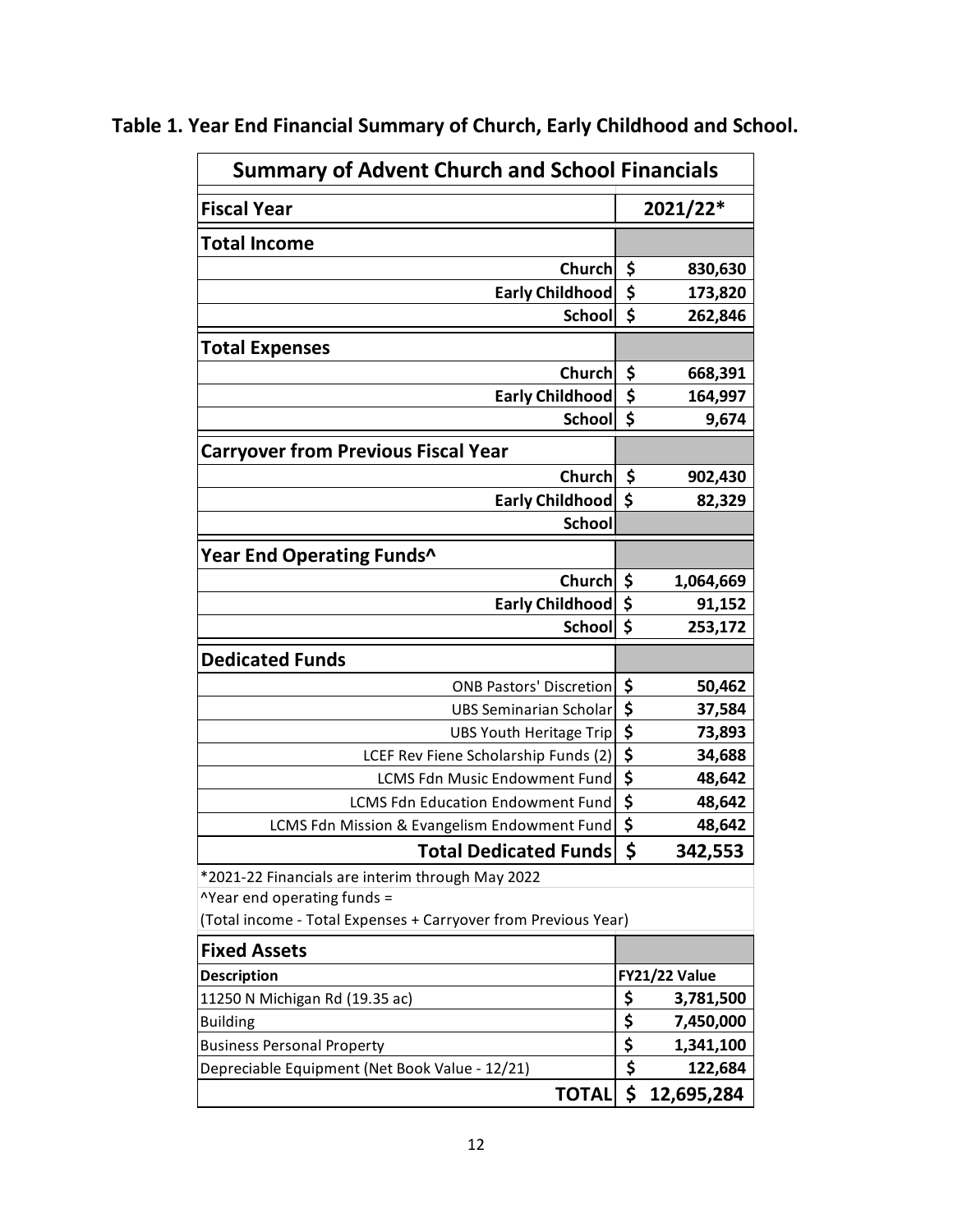1. **Table 2. 2022-23 budget for the Church, Early Childhood, and School entities. See Appendix 1 for lineitem detail.**

| <b>Financial Book Entity</b>              | <b>Responsible Board</b>       |    | <b>Proposed Expense</b><br>Budget FY22/23 | <b>Approved Expense</b><br><b>Budget FY21/22</b> |         |
|-------------------------------------------|--------------------------------|----|-------------------------------------------|--------------------------------------------------|---------|
| <b>Advent Evangelical Lutheran Church</b> | Elders (Personnel)             | \$ | 477,386                                   | \$                                               | 419,906 |
|                                           | <b>Trustees</b>                | \$ | 226,775                                   | \$                                               | 210,004 |
|                                           | <b>Missions</b>                | \$ | 68,000                                    | \$                                               | 34,000  |
|                                           | Elders (Administration)        | \$ | 59,500                                    | \$                                               | 29,100  |
|                                           | Elders (Worship)               | \$ | 28,000                                    | \$                                               | 16,000  |
|                                           | Fellowship                     | \$ | 19,000                                    | $\boldsymbol{\mathsf{S}}$                        | 10,000  |
|                                           | Education                      | \$ | 14,250                                    | \$                                               | 13,050  |
|                                           | Evangelism                     | \$ | 6,000                                     | \$                                               | 2,000   |
|                                           | Stewardship                    | \$ | 900                                       | \$                                               | 900     |
|                                           | <b>CHURCH TOTAL</b>            | \$ | 899,811                                   | \$                                               | 734,960 |
| <b>Early Childhood</b>                    | Early Ed (Personnel)           | \$ | 193,408                                   | $\boldsymbol{\mathsf{S}}$                        | 164,423 |
|                                           | Early Ed (Operations)          | \$ | 7,141                                     | \$                                               | 13,627  |
|                                           | <b>EARLY CHILDHOOD TOTAL</b>   | \$ | 200,549                                   | \$                                               | 178,050 |
| <b>School</b>                             | School (Personnel)             | \$ | 173,469                                   |                                                  |         |
|                                           | School (Operations & Start-up) | \$ | 118,400                                   |                                                  |         |
|                                           | <b>SCHOOL TOTAL</b>            | \$ | 291,869                                   |                                                  |         |
| <b>GRAND TOTAL</b>                        |                                | \$ | 1,392,229                                 | \$                                               | 913,010 |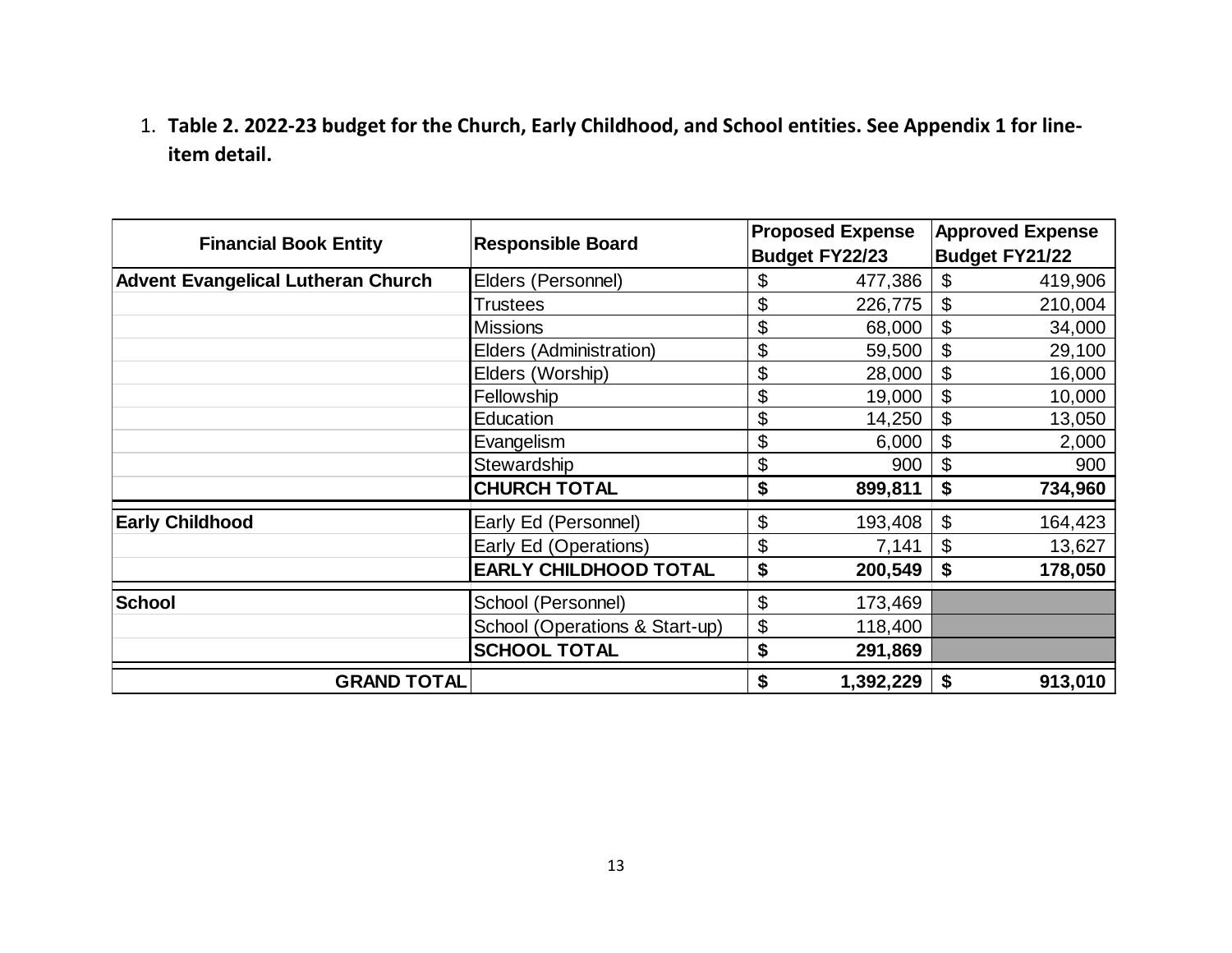# **Finance and Budget**

Council is pleased to report that for the 2021-22 fiscal year (through May 2022), that each of the three entities will finish the year with a net increase in operating funds (Table 1). This is due to the generosity of our members at Advent, the sound financial management of each of our boards, and the countless blessing from God to enable the good works here at Advent. Also shown in Table 1 are the amounts in the various dedicated funds and an estimate of the value of fixed assets.

Our overall financial 'health' is strong. Because of a large gift two years ago, we were able to pay off the mortgage, resurface the parking lot, and partially fund the new organ. This large gift, along with additional giving by the membership at Advent, resulted in the sound position we are in and has given Council the responsibility to be good stewards to the gifts that have been bestowed upon us (*Everyone to whom much was given, of him much will be required, and from him to whom they entrusted much, they will demand more; Luke 12:48*).

Four decisions were made at various times during the 2021-22 fiscal year that influence the overall 2022-23 budget (Table 2):

- The approval from voters to proceed with the plan presented by the School Expansion Committee on December 5, 2021. This resulted in the hiring of Headmaster and Pastor Aaron Shultz. The 2022-23 budget for the school is nearly completely funded by the gifts that have already been received with additional gifts and tuition expected in the future.
- A 3.75% salary increase for all staff at Advent (Elders recommendation approved by Council).
- The calling of Deaconess Jen Suikola. Jen will initially serve half-time. Her blessing to the congregation has already been realized even before formally becoming a Deaconess.
- Council recommendation for increase in Mission support (see their report) and increases in certain other boards.

The main distribution of the Church budget (>75%) is accounted for by cost of personnel (Elders) and site operations by Trustees (Figure 1). Now recognized in the distribution of budget is the intentional increase in Mission support, now the third largest categorical element (Figure 1).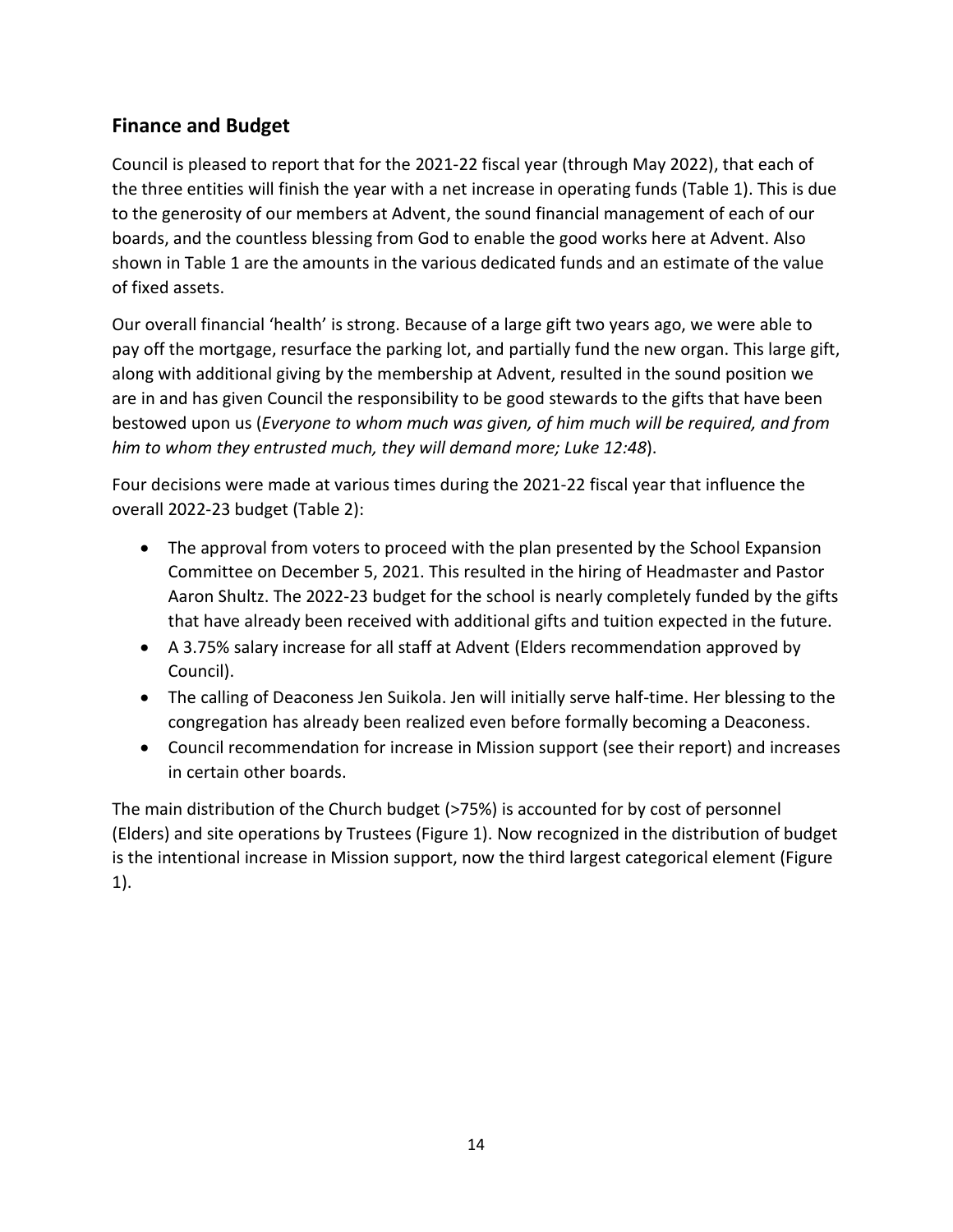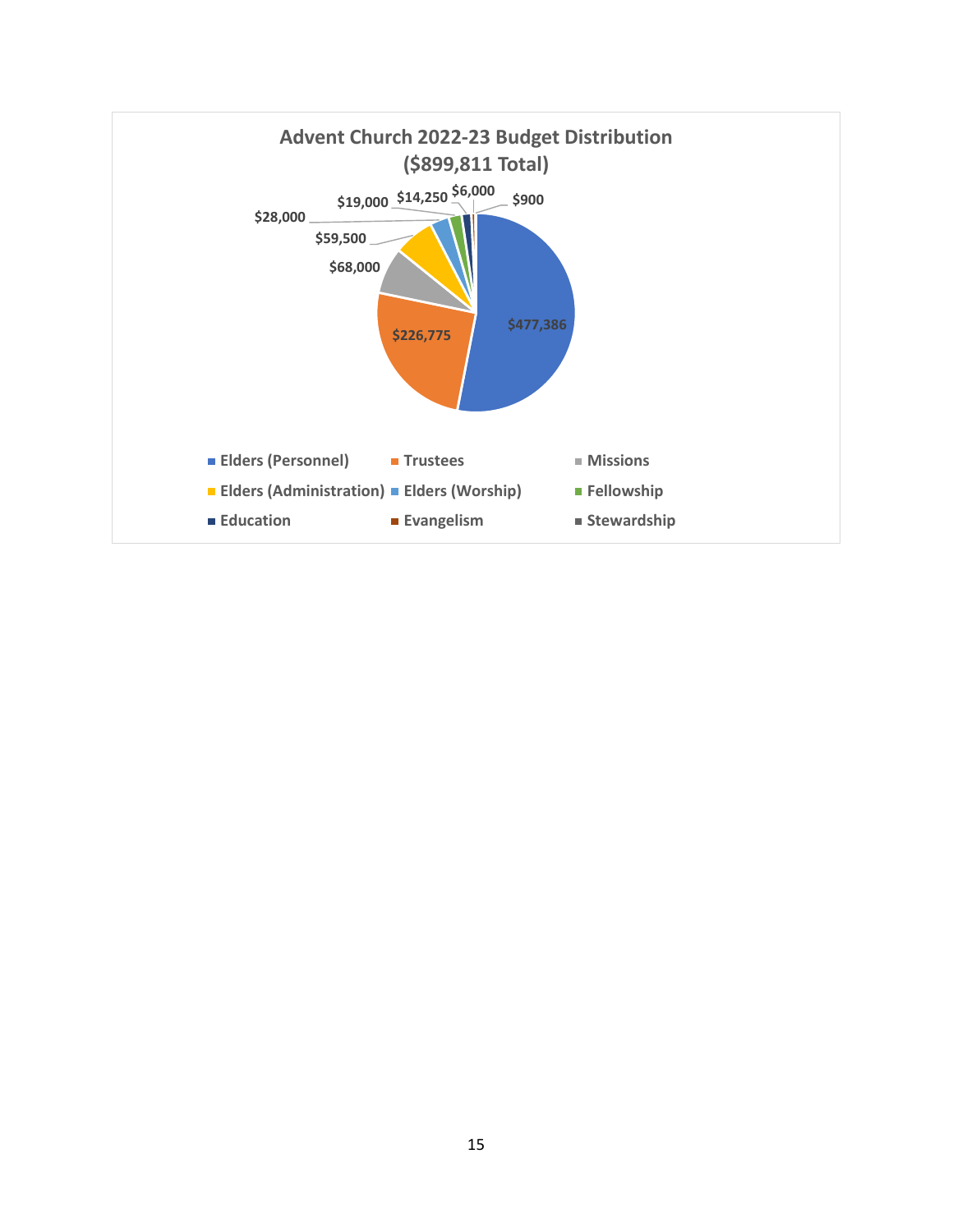| Position / Board<br>Year<br>Year<br><b>Board of Missions (min 5)</b><br>2021<br>Jon Silverberg (2nd Term Ends)<br>2018<br>Dave Longworth (2022)<br>Linda Silverberg (2nd Term Ends)<br>2018<br>Kay Longworth (2022)<br>Carol Ryan<br>2019<br>2021<br><b>Charles Crane</b><br>2019<br>Janet Crane<br>2019<br><b>New addition</b><br>Becky Davis (2022)<br>2021<br><b>Board of Elders (min 9)</b><br>Andy Fordice<br>2018<br>Don Hahn (2022)<br>Mark Harris<br>2018<br><b>Tom Mass (2022)</b><br>Pete Dooms<br>2021<br>2019<br>Steve Vogtman<br>2019<br>Ned Ryan<br>2019<br>Larry Hoffman (2022)<br>2018<br><b>Margaret Halvorson (2022)</b><br><b>Bill Bussing</b><br>2020<br>up for 2nd term<br><b>Matt Comer</b><br>2020<br>up for 2nd term<br>Keith Mundrick<br>2021<br>2019<br>Rod Hofts<br>2021<br>2019<br>2019<br>Eric Brauer (2022)<br>Board of Fellowship (min 7)<br>2021<br>Joel Davis<br>2019<br>2021<br>Mary Davis<br>2019<br>2021<br><b>Katie Krock</b><br>2020<br>up for 2nd term<br>2021<br><b>Barb Novack</b><br>2021<br>2021<br>Susan Hoback<br>2021<br><b>New addition</b><br>Daisy Irving (2022)<br><b>New addition</b><br>Katherine Campbell (2022)<br>2019<br>Megan Dooms (2022)<br><b>Cathy Middaugh</b><br>2021<br>Stephanie Hall (2022)<br>Board of Stewardship (min 3)<br>2021<br>Dan Latimer<br>2021<br>2021<br><b>Tim McFarlane</b><br>2019<br>Jon Silverberg (2022)<br>Joel Pruis<br>Evan Bergman (2022)<br>2019<br>Early Childhood Board (min 4)<br><b>School Board (min 4)</b><br>2019<br>Keith Mundrick<br>Catherine Casciani<br>2019<br>2022<br>new position<br>2020<br>up for 2nd term<br>Heidi Fordice<br>2022<br>new position<br><b>Kathy Pickering</b><br><b>Heidi Fordice</b><br>2020<br>up for 2nd term<br>Joyce Pixley<br>2022<br>new position<br>2020<br>up for 2nd term<br>Susan Sitkowski<br>2022<br>new position<br><b>Daisy Irving</b><br>Tom Hoback<br>2022<br>new position<br><b>Board of Evangelism (min 3)</b><br>Megan Grady<br>2022<br>new position<br>Judi Hillmann (2nd term ends)<br>2018<br>Mark Harris (2022)<br><b>Ed Davis</b><br>2022<br>new position<br>2019<br><b>Anne Harris</b><br>2019<br><b>Holly Barrineau</b> |                                      | <b>New Candidate</b> |  | <b>New Candidate</b> |
|-------------------------------------------------------------------------------------------------------------------------------------------------------------------------------------------------------------------------------------------------------------------------------------------------------------------------------------------------------------------------------------------------------------------------------------------------------------------------------------------------------------------------------------------------------------------------------------------------------------------------------------------------------------------------------------------------------------------------------------------------------------------------------------------------------------------------------------------------------------------------------------------------------------------------------------------------------------------------------------------------------------------------------------------------------------------------------------------------------------------------------------------------------------------------------------------------------------------------------------------------------------------------------------------------------------------------------------------------------------------------------------------------------------------------------------------------------------------------------------------------------------------------------------------------------------------------------------------------------------------------------------------------------------------------------------------------------------------------------------------------------------------------------------------------------------------------------------------------------------------------------------------------------------------------------------------------------------------------------------------------------------------------------------------------------------------------------------------------------------------------------------------------------------------------------|--------------------------------------|----------------------|--|----------------------|
|                                                                                                                                                                                                                                                                                                                                                                                                                                                                                                                                                                                                                                                                                                                                                                                                                                                                                                                                                                                                                                                                                                                                                                                                                                                                                                                                                                                                                                                                                                                                                                                                                                                                                                                                                                                                                                                                                                                                                                                                                                                                                                                                                                               | <b>Position / Board</b>              |                      |  |                      |
|                                                                                                                                                                                                                                                                                                                                                                                                                                                                                                                                                                                                                                                                                                                                                                                                                                                                                                                                                                                                                                                                                                                                                                                                                                                                                                                                                                                                                                                                                                                                                                                                                                                                                                                                                                                                                                                                                                                                                                                                                                                                                                                                                                               | Chairman (officer)                   |                      |  |                      |
|                                                                                                                                                                                                                                                                                                                                                                                                                                                                                                                                                                                                                                                                                                                                                                                                                                                                                                                                                                                                                                                                                                                                                                                                                                                                                                                                                                                                                                                                                                                                                                                                                                                                                                                                                                                                                                                                                                                                                                                                                                                                                                                                                                               | Monte Weimer                         |                      |  |                      |
|                                                                                                                                                                                                                                                                                                                                                                                                                                                                                                                                                                                                                                                                                                                                                                                                                                                                                                                                                                                                                                                                                                                                                                                                                                                                                                                                                                                                                                                                                                                                                                                                                                                                                                                                                                                                                                                                                                                                                                                                                                                                                                                                                                               |                                      |                      |  |                      |
|                                                                                                                                                                                                                                                                                                                                                                                                                                                                                                                                                                                                                                                                                                                                                                                                                                                                                                                                                                                                                                                                                                                                                                                                                                                                                                                                                                                                                                                                                                                                                                                                                                                                                                                                                                                                                                                                                                                                                                                                                                                                                                                                                                               | <b>Vice Chairman (officer)</b>       |                      |  |                      |
|                                                                                                                                                                                                                                                                                                                                                                                                                                                                                                                                                                                                                                                                                                                                                                                                                                                                                                                                                                                                                                                                                                                                                                                                                                                                                                                                                                                                                                                                                                                                                                                                                                                                                                                                                                                                                                                                                                                                                                                                                                                                                                                                                                               | Craig Dykstra                        |                      |  |                      |
|                                                                                                                                                                                                                                                                                                                                                                                                                                                                                                                                                                                                                                                                                                                                                                                                                                                                                                                                                                                                                                                                                                                                                                                                                                                                                                                                                                                                                                                                                                                                                                                                                                                                                                                                                                                                                                                                                                                                                                                                                                                                                                                                                                               |                                      |                      |  |                      |
|                                                                                                                                                                                                                                                                                                                                                                                                                                                                                                                                                                                                                                                                                                                                                                                                                                                                                                                                                                                                                                                                                                                                                                                                                                                                                                                                                                                                                                                                                                                                                                                                                                                                                                                                                                                                                                                                                                                                                                                                                                                                                                                                                                               |                                      |                      |  |                      |
|                                                                                                                                                                                                                                                                                                                                                                                                                                                                                                                                                                                                                                                                                                                                                                                                                                                                                                                                                                                                                                                                                                                                                                                                                                                                                                                                                                                                                                                                                                                                                                                                                                                                                                                                                                                                                                                                                                                                                                                                                                                                                                                                                                               | <b>Financial Secretary (officer)</b> |                      |  |                      |
|                                                                                                                                                                                                                                                                                                                                                                                                                                                                                                                                                                                                                                                                                                                                                                                                                                                                                                                                                                                                                                                                                                                                                                                                                                                                                                                                                                                                                                                                                                                                                                                                                                                                                                                                                                                                                                                                                                                                                                                                                                                                                                                                                                               | Ashley Bergman                       |                      |  |                      |
|                                                                                                                                                                                                                                                                                                                                                                                                                                                                                                                                                                                                                                                                                                                                                                                                                                                                                                                                                                                                                                                                                                                                                                                                                                                                                                                                                                                                                                                                                                                                                                                                                                                                                                                                                                                                                                                                                                                                                                                                                                                                                                                                                                               |                                      |                      |  |                      |
|                                                                                                                                                                                                                                                                                                                                                                                                                                                                                                                                                                                                                                                                                                                                                                                                                                                                                                                                                                                                                                                                                                                                                                                                                                                                                                                                                                                                                                                                                                                                                                                                                                                                                                                                                                                                                                                                                                                                                                                                                                                                                                                                                                               | <b>Treasurer (officer)</b>           |                      |  |                      |
|                                                                                                                                                                                                                                                                                                                                                                                                                                                                                                                                                                                                                                                                                                                                                                                                                                                                                                                                                                                                                                                                                                                                                                                                                                                                                                                                                                                                                                                                                                                                                                                                                                                                                                                                                                                                                                                                                                                                                                                                                                                                                                                                                                               | Paul Borth                           |                      |  |                      |
|                                                                                                                                                                                                                                                                                                                                                                                                                                                                                                                                                                                                                                                                                                                                                                                                                                                                                                                                                                                                                                                                                                                                                                                                                                                                                                                                                                                                                                                                                                                                                                                                                                                                                                                                                                                                                                                                                                                                                                                                                                                                                                                                                                               |                                      |                      |  |                      |
|                                                                                                                                                                                                                                                                                                                                                                                                                                                                                                                                                                                                                                                                                                                                                                                                                                                                                                                                                                                                                                                                                                                                                                                                                                                                                                                                                                                                                                                                                                                                                                                                                                                                                                                                                                                                                                                                                                                                                                                                                                                                                                                                                                               | Secretary (officer)                  |                      |  |                      |
|                                                                                                                                                                                                                                                                                                                                                                                                                                                                                                                                                                                                                                                                                                                                                                                                                                                                                                                                                                                                                                                                                                                                                                                                                                                                                                                                                                                                                                                                                                                                                                                                                                                                                                                                                                                                                                                                                                                                                                                                                                                                                                                                                                               | Heidi Thayer (2nd term ends)         |                      |  |                      |
|                                                                                                                                                                                                                                                                                                                                                                                                                                                                                                                                                                                                                                                                                                                                                                                                                                                                                                                                                                                                                                                                                                                                                                                                                                                                                                                                                                                                                                                                                                                                                                                                                                                                                                                                                                                                                                                                                                                                                                                                                                                                                                                                                                               |                                      |                      |  |                      |
|                                                                                                                                                                                                                                                                                                                                                                                                                                                                                                                                                                                                                                                                                                                                                                                                                                                                                                                                                                                                                                                                                                                                                                                                                                                                                                                                                                                                                                                                                                                                                                                                                                                                                                                                                                                                                                                                                                                                                                                                                                                                                                                                                                               | <b>Board of Trustees (min 6)</b>     |                      |  |                      |
|                                                                                                                                                                                                                                                                                                                                                                                                                                                                                                                                                                                                                                                                                                                                                                                                                                                                                                                                                                                                                                                                                                                                                                                                                                                                                                                                                                                                                                                                                                                                                                                                                                                                                                                                                                                                                                                                                                                                                                                                                                                                                                                                                                               | Craig Anderson                       |                      |  |                      |
|                                                                                                                                                                                                                                                                                                                                                                                                                                                                                                                                                                                                                                                                                                                                                                                                                                                                                                                                                                                                                                                                                                                                                                                                                                                                                                                                                                                                                                                                                                                                                                                                                                                                                                                                                                                                                                                                                                                                                                                                                                                                                                                                                                               | Diane Schaaf                         |                      |  |                      |
|                                                                                                                                                                                                                                                                                                                                                                                                                                                                                                                                                                                                                                                                                                                                                                                                                                                                                                                                                                                                                                                                                                                                                                                                                                                                                                                                                                                                                                                                                                                                                                                                                                                                                                                                                                                                                                                                                                                                                                                                                                                                                                                                                                               | Evan Bergman                         |                      |  |                      |
|                                                                                                                                                                                                                                                                                                                                                                                                                                                                                                                                                                                                                                                                                                                                                                                                                                                                                                                                                                                                                                                                                                                                                                                                                                                                                                                                                                                                                                                                                                                                                                                                                                                                                                                                                                                                                                                                                                                                                                                                                                                                                                                                                                               | Jeff Burleson                        |                      |  |                      |
|                                                                                                                                                                                                                                                                                                                                                                                                                                                                                                                                                                                                                                                                                                                                                                                                                                                                                                                                                                                                                                                                                                                                                                                                                                                                                                                                                                                                                                                                                                                                                                                                                                                                                                                                                                                                                                                                                                                                                                                                                                                                                                                                                                               | Pat Winterstein                      |                      |  |                      |
|                                                                                                                                                                                                                                                                                                                                                                                                                                                                                                                                                                                                                                                                                                                                                                                                                                                                                                                                                                                                                                                                                                                                                                                                                                                                                                                                                                                                                                                                                                                                                                                                                                                                                                                                                                                                                                                                                                                                                                                                                                                                                                                                                                               | Rich Royal                           |                      |  |                      |
|                                                                                                                                                                                                                                                                                                                                                                                                                                                                                                                                                                                                                                                                                                                                                                                                                                                                                                                                                                                                                                                                                                                                                                                                                                                                                                                                                                                                                                                                                                                                                                                                                                                                                                                                                                                                                                                                                                                                                                                                                                                                                                                                                                               | Jerry Munk                           |                      |  |                      |
|                                                                                                                                                                                                                                                                                                                                                                                                                                                                                                                                                                                                                                                                                                                                                                                                                                                                                                                                                                                                                                                                                                                                                                                                                                                                                                                                                                                                                                                                                                                                                                                                                                                                                                                                                                                                                                                                                                                                                                                                                                                                                                                                                                               | Scott Vrooman                        |                      |  |                      |
|                                                                                                                                                                                                                                                                                                                                                                                                                                                                                                                                                                                                                                                                                                                                                                                                                                                                                                                                                                                                                                                                                                                                                                                                                                                                                                                                                                                                                                                                                                                                                                                                                                                                                                                                                                                                                                                                                                                                                                                                                                                                                                                                                                               |                                      |                      |  |                      |
|                                                                                                                                                                                                                                                                                                                                                                                                                                                                                                                                                                                                                                                                                                                                                                                                                                                                                                                                                                                                                                                                                                                                                                                                                                                                                                                                                                                                                                                                                                                                                                                                                                                                                                                                                                                                                                                                                                                                                                                                                                                                                                                                                                               | <b>Board of Education (min 4)</b>    |                      |  |                      |
|                                                                                                                                                                                                                                                                                                                                                                                                                                                                                                                                                                                                                                                                                                                                                                                                                                                                                                                                                                                                                                                                                                                                                                                                                                                                                                                                                                                                                                                                                                                                                                                                                                                                                                                                                                                                                                                                                                                                                                                                                                                                                                                                                                               | Jennifer Cummings                    |                      |  |                      |
|                                                                                                                                                                                                                                                                                                                                                                                                                                                                                                                                                                                                                                                                                                                                                                                                                                                                                                                                                                                                                                                                                                                                                                                                                                                                                                                                                                                                                                                                                                                                                                                                                                                                                                                                                                                                                                                                                                                                                                                                                                                                                                                                                                               |                                      |                      |  |                      |
|                                                                                                                                                                                                                                                                                                                                                                                                                                                                                                                                                                                                                                                                                                                                                                                                                                                                                                                                                                                                                                                                                                                                                                                                                                                                                                                                                                                                                                                                                                                                                                                                                                                                                                                                                                                                                                                                                                                                                                                                                                                                                                                                                                               | Amy Hodges                           |                      |  |                      |
|                                                                                                                                                                                                                                                                                                                                                                                                                                                                                                                                                                                                                                                                                                                                                                                                                                                                                                                                                                                                                                                                                                                                                                                                                                                                                                                                                                                                                                                                                                                                                                                                                                                                                                                                                                                                                                                                                                                                                                                                                                                                                                                                                                               | Miranda Harris                       |                      |  |                      |
|                                                                                                                                                                                                                                                                                                                                                                                                                                                                                                                                                                                                                                                                                                                                                                                                                                                                                                                                                                                                                                                                                                                                                                                                                                                                                                                                                                                                                                                                                                                                                                                                                                                                                                                                                                                                                                                                                                                                                                                                                                                                                                                                                                               |                                      |                      |  |                      |
|                                                                                                                                                                                                                                                                                                                                                                                                                                                                                                                                                                                                                                                                                                                                                                                                                                                                                                                                                                                                                                                                                                                                                                                                                                                                                                                                                                                                                                                                                                                                                                                                                                                                                                                                                                                                                                                                                                                                                                                                                                                                                                                                                                               |                                      |                      |  |                      |
|                                                                                                                                                                                                                                                                                                                                                                                                                                                                                                                                                                                                                                                                                                                                                                                                                                                                                                                                                                                                                                                                                                                                                                                                                                                                                                                                                                                                                                                                                                                                                                                                                                                                                                                                                                                                                                                                                                                                                                                                                                                                                                                                                                               | Linda Harris                         |                      |  |                      |
|                                                                                                                                                                                                                                                                                                                                                                                                                                                                                                                                                                                                                                                                                                                                                                                                                                                                                                                                                                                                                                                                                                                                                                                                                                                                                                                                                                                                                                                                                                                                                                                                                                                                                                                                                                                                                                                                                                                                                                                                                                                                                                                                                                               |                                      |                      |  |                      |
|                                                                                                                                                                                                                                                                                                                                                                                                                                                                                                                                                                                                                                                                                                                                                                                                                                                                                                                                                                                                                                                                                                                                                                                                                                                                                                                                                                                                                                                                                                                                                                                                                                                                                                                                                                                                                                                                                                                                                                                                                                                                                                                                                                               |                                      |                      |  |                      |
|                                                                                                                                                                                                                                                                                                                                                                                                                                                                                                                                                                                                                                                                                                                                                                                                                                                                                                                                                                                                                                                                                                                                                                                                                                                                                                                                                                                                                                                                                                                                                                                                                                                                                                                                                                                                                                                                                                                                                                                                                                                                                                                                                                               |                                      |                      |  |                      |
|                                                                                                                                                                                                                                                                                                                                                                                                                                                                                                                                                                                                                                                                                                                                                                                                                                                                                                                                                                                                                                                                                                                                                                                                                                                                                                                                                                                                                                                                                                                                                                                                                                                                                                                                                                                                                                                                                                                                                                                                                                                                                                                                                                               |                                      |                      |  |                      |
|                                                                                                                                                                                                                                                                                                                                                                                                                                                                                                                                                                                                                                                                                                                                                                                                                                                                                                                                                                                                                                                                                                                                                                                                                                                                                                                                                                                                                                                                                                                                                                                                                                                                                                                                                                                                                                                                                                                                                                                                                                                                                                                                                                               |                                      |                      |  |                      |
|                                                                                                                                                                                                                                                                                                                                                                                                                                                                                                                                                                                                                                                                                                                                                                                                                                                                                                                                                                                                                                                                                                                                                                                                                                                                                                                                                                                                                                                                                                                                                                                                                                                                                                                                                                                                                                                                                                                                                                                                                                                                                                                                                                               |                                      |                      |  |                      |
|                                                                                                                                                                                                                                                                                                                                                                                                                                                                                                                                                                                                                                                                                                                                                                                                                                                                                                                                                                                                                                                                                                                                                                                                                                                                                                                                                                                                                                                                                                                                                                                                                                                                                                                                                                                                                                                                                                                                                                                                                                                                                                                                                                               |                                      |                      |  |                      |
|                                                                                                                                                                                                                                                                                                                                                                                                                                                                                                                                                                                                                                                                                                                                                                                                                                                                                                                                                                                                                                                                                                                                                                                                                                                                                                                                                                                                                                                                                                                                                                                                                                                                                                                                                                                                                                                                                                                                                                                                                                                                                                                                                                               |                                      |                      |  |                      |
|                                                                                                                                                                                                                                                                                                                                                                                                                                                                                                                                                                                                                                                                                                                                                                                                                                                                                                                                                                                                                                                                                                                                                                                                                                                                                                                                                                                                                                                                                                                                                                                                                                                                                                                                                                                                                                                                                                                                                                                                                                                                                                                                                                               |                                      |                      |  |                      |

# **Table 3. Slate of Candidates, new or renewing for second term to be approved by voters.**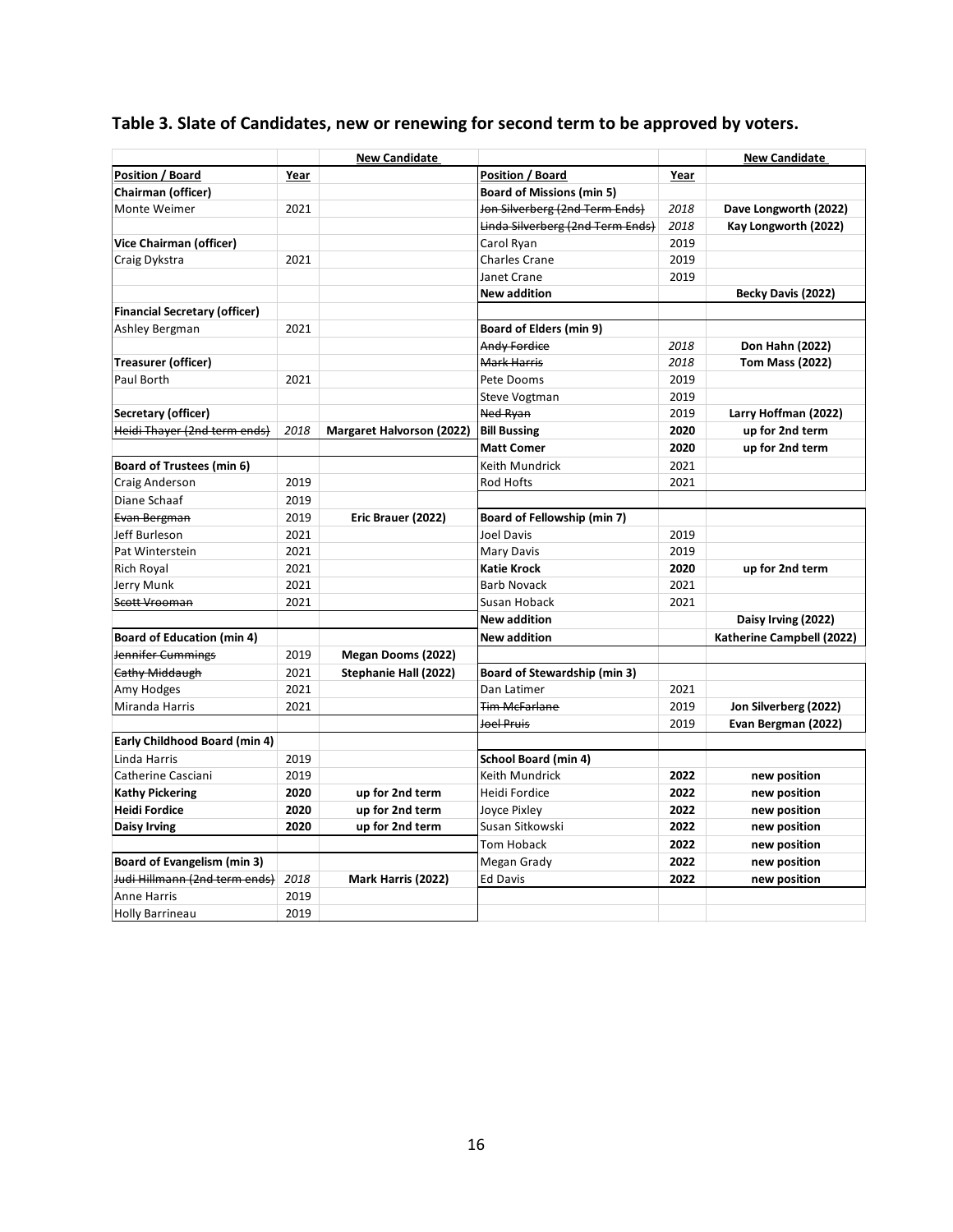### **A Resolution to Change the Bylaws of the Constitution on the Process of Calling Professional Workers**

**Whereas,** Advent's bylaws prescribes the same process for the calling of pastors and professional workers; and

**Whereas,** the process for calling of professional workers should be differentiated to allow a more efficient process; therefore be it

**Resolved,** the changes outlined below be made to Advent's bylaws to change the process for the calling of professional workers.

# **CURRENT BYLAW**

### 1.0 Procedures for calling Pastors and Professional Workers

1.1 When a pastor or professional worker is to be called, every VOTING MEMBER of the congregation shall have the privilege of making one or more nominations. The congregation shall also ask the President of the District with which the congregation is affiliated for recommendations.

In the case of a call for a Pastoral Office or any other professional worker, a Call Committee, to be chaired by the Chairman of the Board of Elders, shall be appointed by the Church Council.

1.2 In the screening process, the Call Committee shall submit all names to the District President for information and evaluation. After receiving information and recommendations from the District President, the Call Committee shall present to the congregation, by means of a public announcement, at least three preferred candidates, together with a biographical sketch of each.

1.3 At the meeting of a SUPER QUORUM of the VOTERS ASSEMBLY, called for the purpose of deciding on a call to a new pastor or professional worker, the preferred list may be amended by means of a majority vote of those present.

1.4 Balloting shall proceed by means of a secret ballot vote. A majority of all votes is needed in order to determine the call. Voting shall continue until a clear majority has been established after the candidate receiving the lowest number of votes has been eliminated for each successive ballot.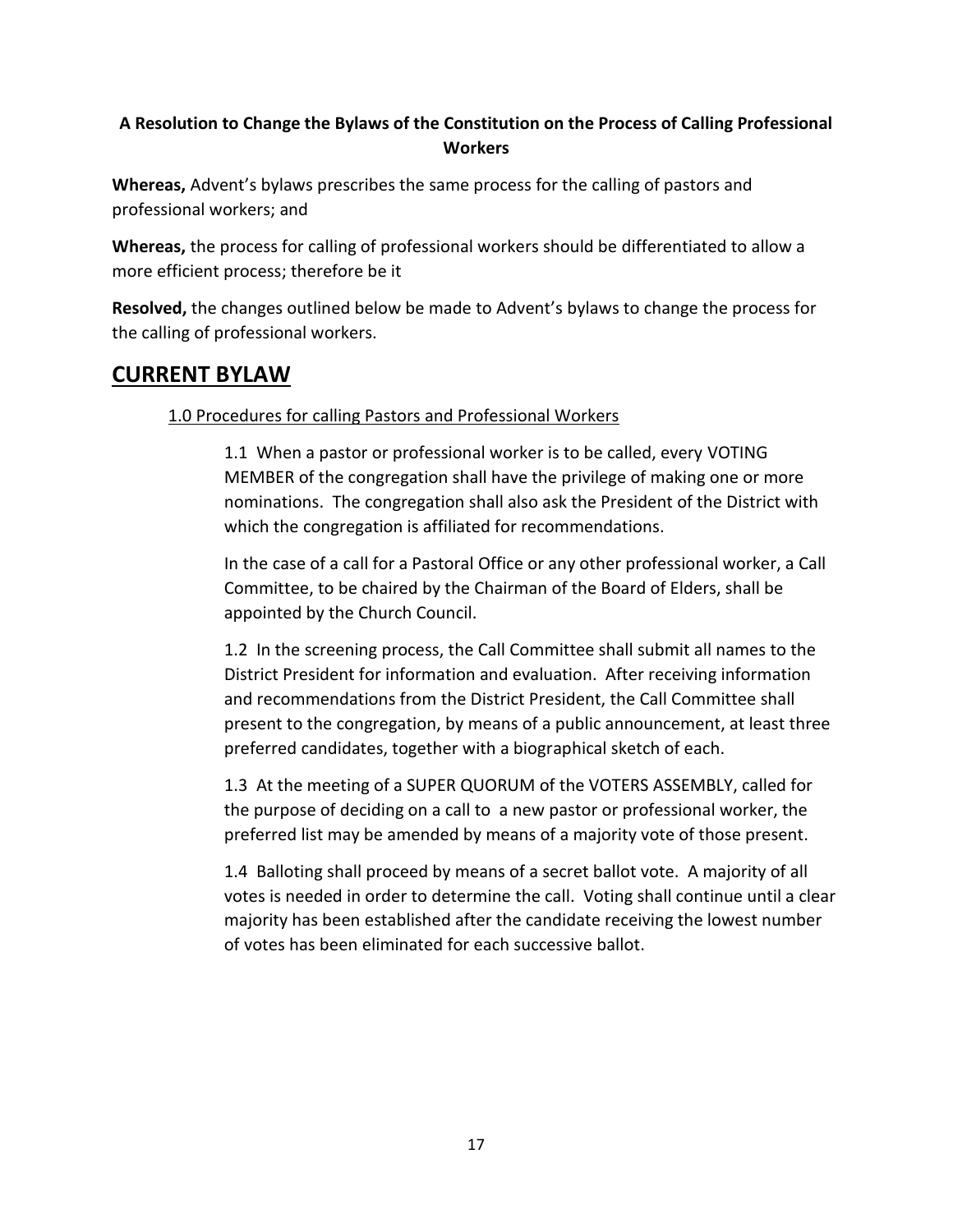# **PROPOSED**

### 1.0 Procedures for calling Pastors and Professional Workers

### 1.1 Procedure for calling **Pastors**

- 1.1.1 When a pastor is to be called, every VOTING MEMBER of the congregation shall have the privilege of making one or more nominations. The congregation shall also ask the President of the District with which the congregation is affiliated for recommendations.
- 1.1.2 A Call Committee, to be chaired by the Chairman of the Board of Elders, shall be appointed by the Church Council.
- 1.1.3 In the screening process, the Call Committee shall submit all names to the District President for information and evaluation. After receiving information and recommendations from the District President, the Call Committee shall present to the congregation, by means of a public announcement, at least three preferred candidates, together with a biographical sketch of each.
- 1.1.4 At the meeting of a SUPER QUORUM of the VOTERS ASSEMBLY, called for the purpose of deciding on a call to a new pastor, the preferred list may be amended by means of a majority vote of those present.
- 1.1.5 Balloting shall proceed by means of a secret ballot vote. A majority of all votes is needed in order to determine the call. Voting shall continue until a clear majority has been established after the candidate receiving the lowest number of votes has been eliminated for each successive ballot.

### 1.2 Procedure for calling **Professional Workers**

- 1.2.1 When a professional worker is to be called, the presiding board and other members assigned by council shall constitute the Call Committee. The Chair of the Call Committee shall be the Chair of the presiding board. Every VOTING MEMBER of the congregation shall have the privilege of making one or more nominations.
- 1.2.2 In the screening process defined skills, background, and experience shall be defined by the Call Committee and given to District representatives to solicit candidates for evaluation.
- 1.2.3 After the evaluation process, the Call Committee shall bring forward to Church Council for their approval a preferred candidate to call.
- 1.2.4 The Call Committee shall provide a bio of the preferred candidate to the VOTERS ASSEMBLY. At the meeting of a QUORUM of the VOTERS ASSEMBLY, called for the purpose of establishing a call to a professional worker, a majority vote will determine a call to the preferred candidate.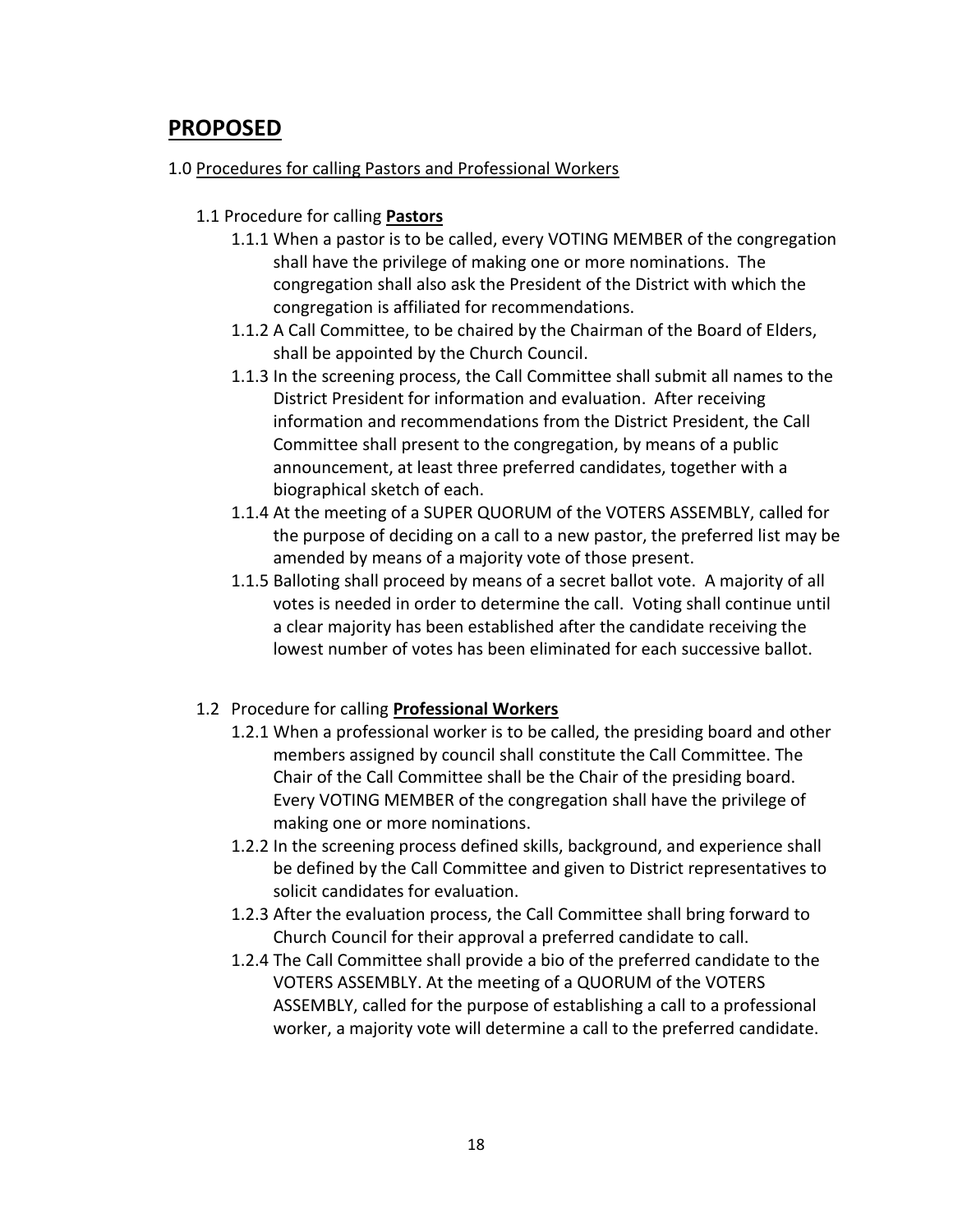### **A Resolution to Change the Bylaws of the Early Childhood Board**

**Whereas,** Advent's bylaws for the operation of the Early Childhood School have not changed since its inception; and

**Whereas,** the Early Childhood board has proposed and Council has approved bylaw changes; therefore be it

**Resolved,** the changes outlined below be made to Advent's bylaws to change the bylaws for the activities of the Early Childhood School:

### **CURRENT BYLAWS**

- 1. With the guidance and under the direction of the Pastor and the Board of Elders, establish objectives, set policies for, administer and oversee the total operation of the preschool, in consultation with the school administrators.
- 2. Gather lists of candidates for teaching or directing positions and exercise leadership in properly calling or contracting professional staff with the approval of the VOTERS ASSEMBLY; select and hire personnel for the support staff (aides) with the approval of the Church Council.
- 3. Design, implement, analyze performance, and seek constant improvement of curriculum.
- 4. Work with other Boards and organizations and committees to coordinate educational activities within the congregation.
- 5. Promote educational excellence and growth of the educational staff through conferences, conventions, continuing education and the like.
- 6. Formulate and recommend annually a proposed school budget, including compensation of paid staff; administer the school budget as adopted.
- 7. Attend to accreditation requirements and all other requirements of law or of the Lutheran Church-Missouri Synod relative to the operation of the school.
- 8. Coordinate with the Board of Trustees all matters relating to the maintenance and equipping of school facilities.

### **PROPOSED BYLAWS**

- 1. Provide a mission driven Advent school experience consistent with LCMS guidelines.
- 2. Establish objectives, set and administer policies and oversee the total operation of the Advent Early Childhood school. Annually review established program objectives and policies.
- 3. Hire personnel for director, teaching and staff support positions.
- 4. Review curriculum as necessary.
- 5. Work with other Advent boards and committees to coordinate activities and effective use of space within the church.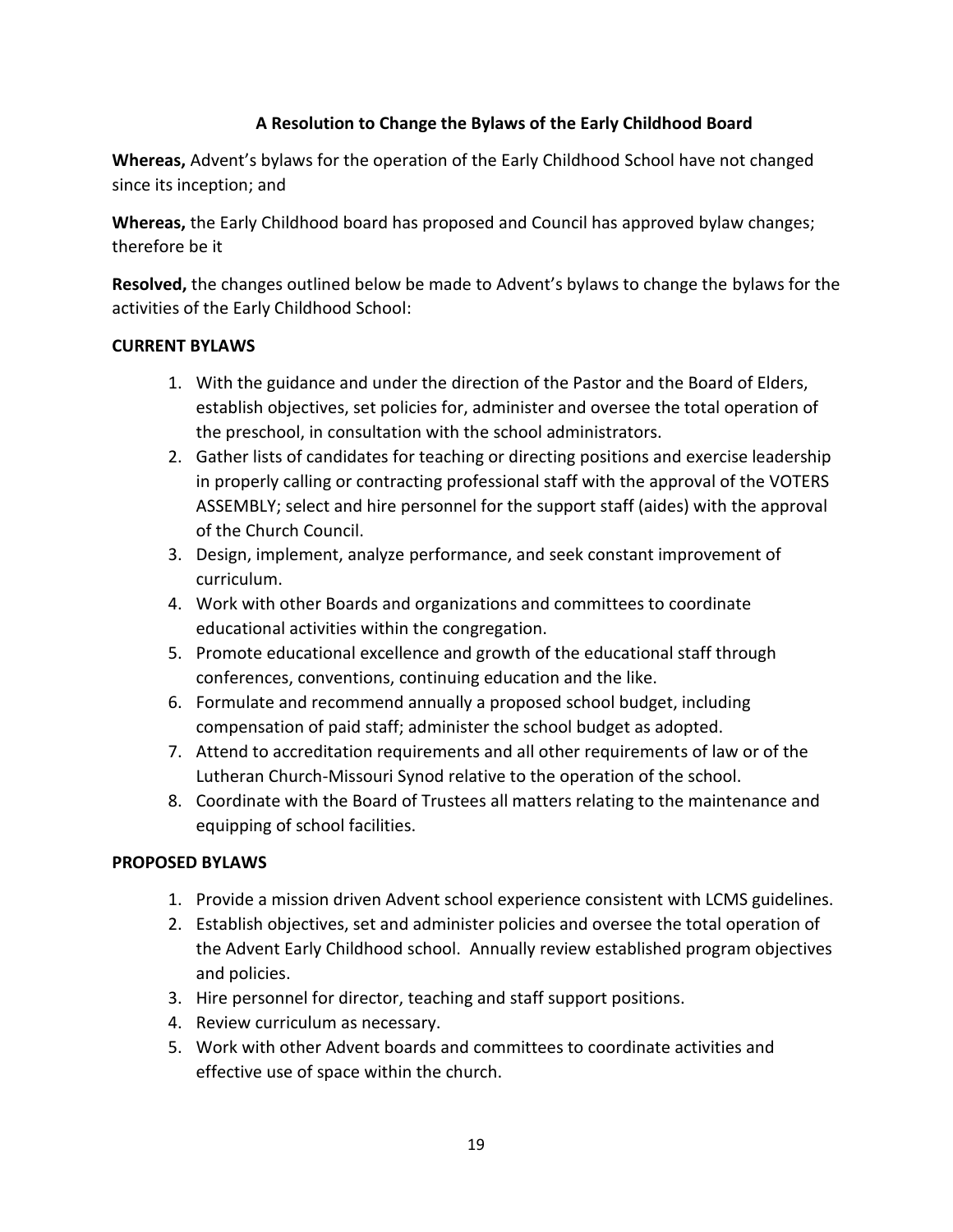- 6. Provide resources as needed to promote the growth and professional competency of the school staff.
- 7. Develop an annual Early Childhood school budget proposal. Administer the budget as adopted.
- 8. Adhere to State of Indiana regulatory requirements applicable to school programs.
- 9. Delegate a representative from the board to participate in Church Council meetings.
- 10. Implement strategies for marketing the Early Childhood program to the community.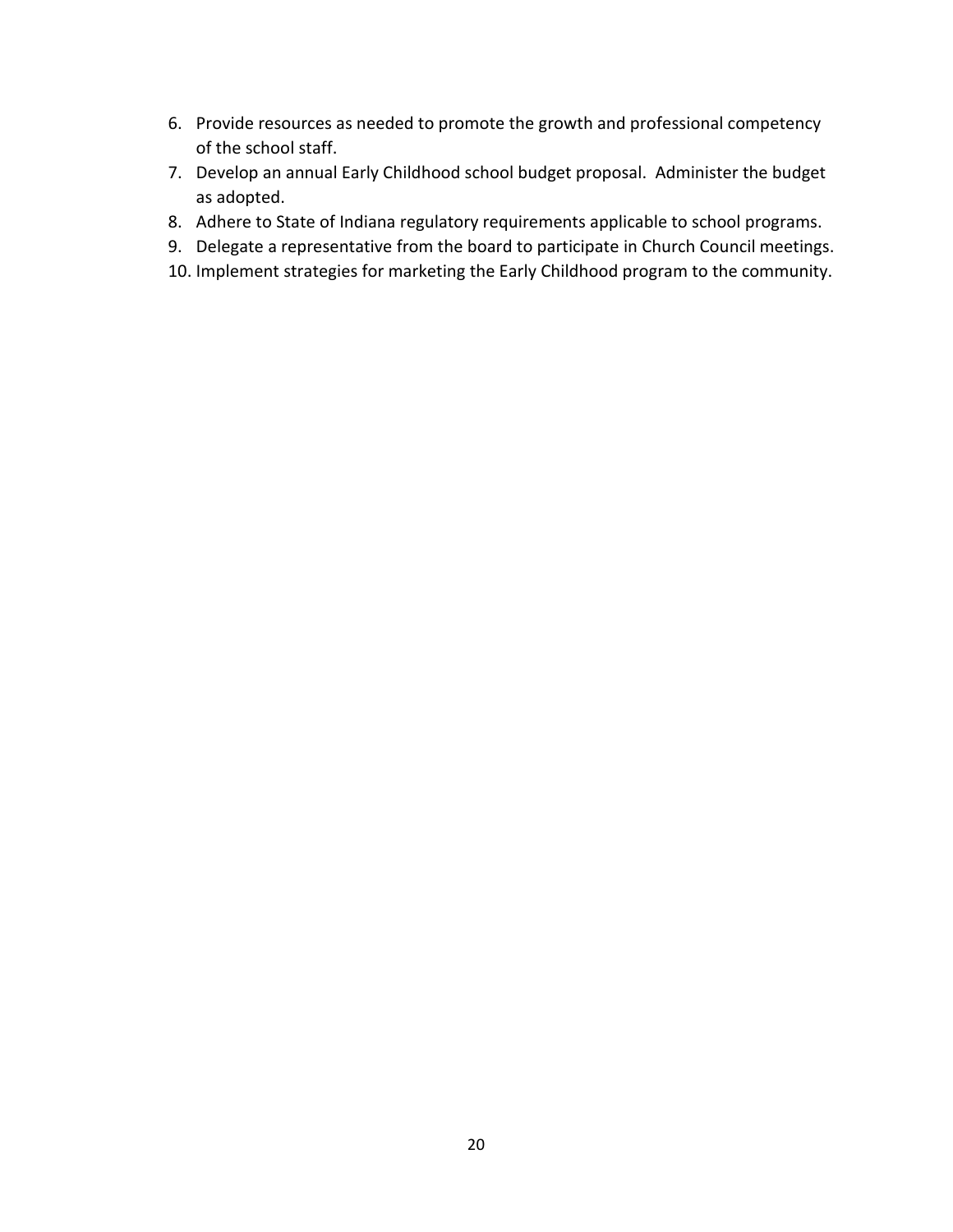## **A Resolution to Support Michael Hahn in His Seminary Studies at Concordia Theological Seminary – Ft. Wayne, Indiana**

**Whereas,** Michael Hahn has been a faithful member at Advent since 1998; and

**Whereas,** after prayerful consideration and deliberation, Michael Hahn has decided to enter Concordia Theological Seminary – Ft. Wayne (CTSFW) to begin studies to become a pastor (Master of Divinity); and

**Whereas,** Michael's application has been accepted by CTSFW; and

**Whereas,** Michael has asked Advent for support by prayers, encouragement and financial means; therefore be it

**Resolved,** if members of Advent desire to financially support Michael and other seminarians they do so by making contributions to the **Rev. John Fiene Scholarship Fund**; and be it further

**Resolved,** that members of Advent support Michael with their words and notes of support; and be it finally

**Resolved,** that the entire Congregation pray for God's blessings and guidance to Michael as he embarks on this path.

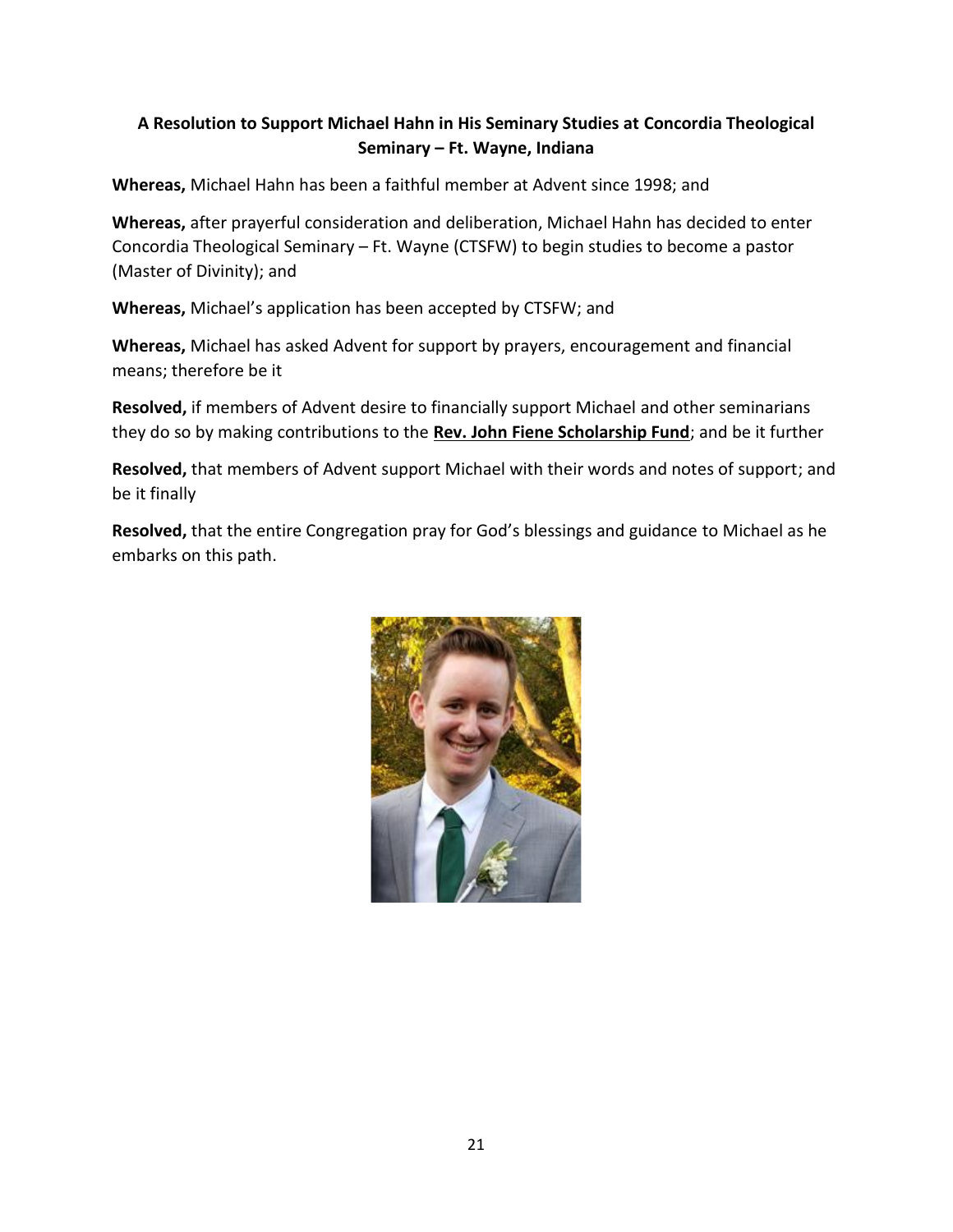# **Appendix 1 (3-pages). Line-item budget resulting in the summary in Table 2.**

| <b>Account Name</b>      | <b>Responsible</b> | Requested<br><b>Budget FY</b><br>22/23 |                          |                    |                  |
|--------------------------|--------------------|----------------------------------------|--------------------------|--------------------|------------------|
| Senior Youth             | Education          | 1.000                                  |                          |                    |                  |
| Junior Youth             | Education          | 1.000                                  |                          |                    |                  |
| <b>Youth Conferences</b> | Education          | 6,000                                  |                          |                    | Requested        |
| <b>Adult Education</b>   | Education          | 1.000                                  |                          |                    | <b>Budget FY</b> |
| Sunday School Curriculum | Education          | 3,000                                  | <b>Account Name</b>      | <b>Responsible</b> | 22/23            |
| Vacation Bible School    | Education          | 1.000                                  | Publications/Events      | Evangelism         | $\Omega$         |
| Library                  | Education          | 500                                    | Advertisements           | Evangelism         | 1,000            |
| <b>Bibles</b>            | Education          | 350                                    | Web Site                 | Evangelism         | 0                |
| <b>College Youth</b>     | Education          | 400                                    | Evangelism Miscellaneous | Evangelism         | 5.000            |
| <b>New Account?</b>      | <b>Education</b>   |                                        | <b>New Account?</b>      | Evangelism         |                  |
| <b>EDUCATION TOTAL</b>   |                    | 14,250                                 | <b>EVANGELISM TOTAL</b>  |                    | 6,000            |

| <b>Account Name</b>          | Responsible | Requested<br><b>Budget FY</b><br>22/23 |                                    |                 | Requested        |
|------------------------------|-------------|----------------------------------------|------------------------------------|-----------------|------------------|
| Coffee & Donuts              | Fellowship  | 4,500                                  |                                    |                 | <b>Budget FY</b> |
| General Fellowship           | Fellowship  | 1,000                                  | <b>Account Name</b>                | Responsible     | 22/23            |
| Picnic                       | Fellowship  | 2,000                                  | English District - LCMS            | <b>Missions</b> | 15,500           |
| <b>ReformationFest</b>       | Fellowship  | 5.000                                  | Ft. Wayne Seminary Support         | <b>Missions</b> | 13,000           |
| <b>Interest Group Events</b> | Fellowship  | 3,400                                  | Mission Support, Other             | <b>Missions</b> | 32.000           |
| <b>Kitchen Supplies</b>      | Fellowship  | 1.500                                  | Mission Support, Domincan Republic | <b>Missions</b> | 6,000            |
| <b>Annual Events</b>         | Fellowship  | 1,600                                  | English District - 1:1:1           | <b>Missions</b> | 1.500            |
| <b>New Account?</b>          | Fellowship  |                                        | <b>New Account?</b>                | <b>Missions</b> |                  |
| <b>FELLOWSHIP TOTAL</b>      |             | 19,000                                 | <b>MISSIONS TOTAL</b>              |                 | 68,000           |

| <b>Account Name</b>       | <b>Responsible</b> | Requested<br><b>Budget FY</b><br>22/23 |
|---------------------------|--------------------|----------------------------------------|
| <b>Offering Envelopes</b> | Stewardship        | 900                                    |
| <b>Treasurer Supplies</b> | Stewardship        |                                        |
| Stewardship Campaign      | Stewardship        |                                        |
| <b>New Account?</b>       | Stewardship        |                                        |
| <b>STEWARDSHIP TOTAL</b>  |                    | 900                                    |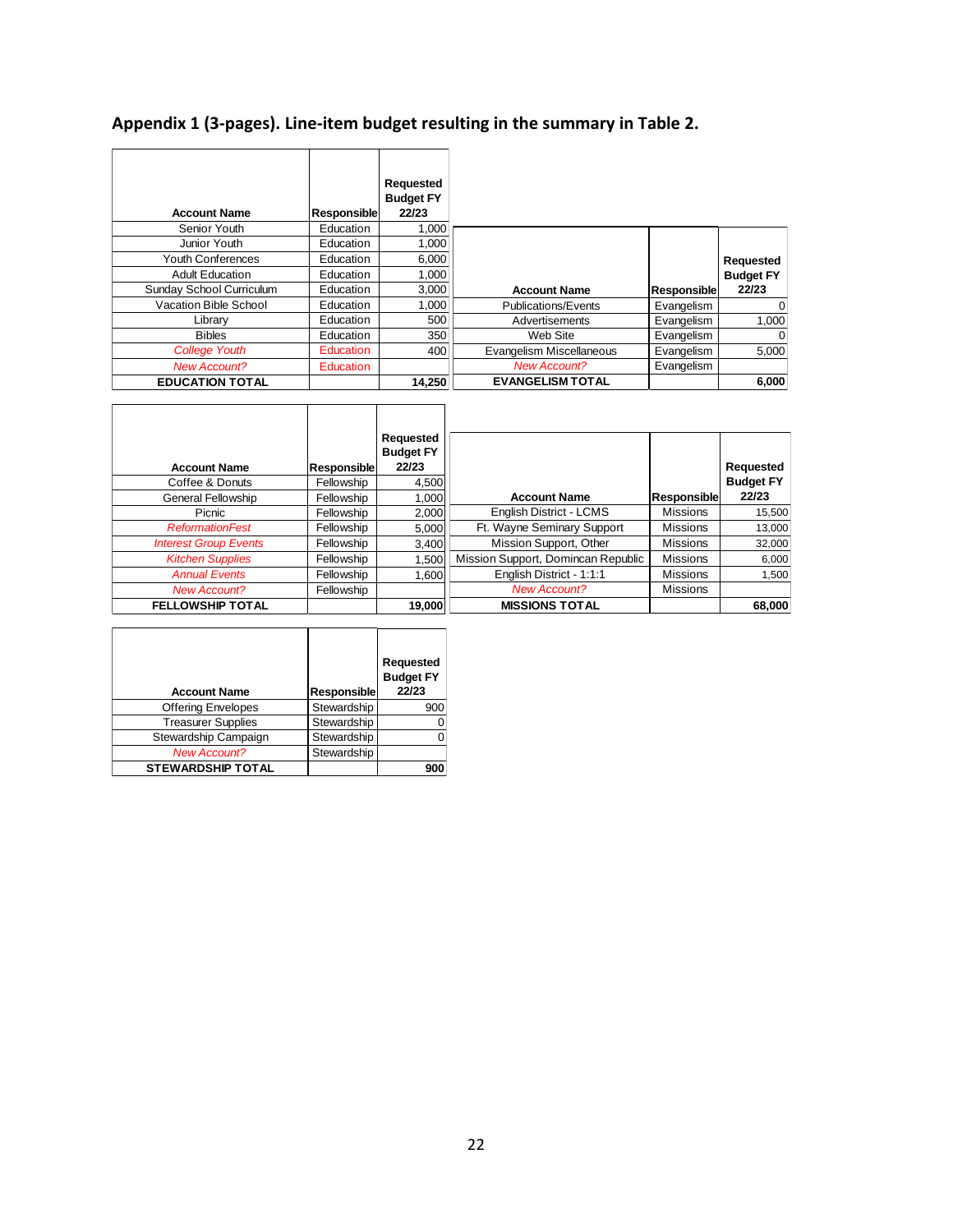|                                                                |                  | Requested<br><b>Budget FY</b> |                                                 |                 |                  |
|----------------------------------------------------------------|------------------|-------------------------------|-------------------------------------------------|-----------------|------------------|
| <b>Account Name</b>                                            | Responsible      | 22/23                         |                                                 |                 |                  |
| Salary - Pastor                                                | Elders           | 65,642                        |                                                 |                 |                  |
| Medical - Senior Pastor<br>Retirement/Pnsn - Pastor            | Elders           | 27,400                        |                                                 |                 |                  |
| <b>FICA-Senior Pastor</b>                                      | Elders<br>Elders | 5,760                         |                                                 |                 |                  |
| Life Insurance - Pastor                                        | Elders           | 1,518                         |                                                 |                 |                  |
| Housing Allow. - Pastor                                        | Elders           | 44,920                        |                                                 |                 |                  |
| Auto Expense - Pastor                                          | Elders           | 7,000                         |                                                 |                 |                  |
| Misc. Expenses - Pastor                                        | Elders           | 2,500                         |                                                 |                 |                  |
| Prof. Ed. - Pastor                                             | Elders           | 2,000                         |                                                 |                 |                  |
| Conferences - Pastor                                           | Elders           | 2,000                         |                                                 |                 |                  |
| Salary - Asst. Pastor                                          | Elders           | 44,819                        |                                                 |                 |                  |
| Retire./Pnsn - Asst. Pastor<br>Life Ins. - Asst. Pastor        | Elders<br>Elders | 4,100<br>2,680                |                                                 |                 |                  |
| FICA - Assist. Pastor                                          | Elders           |                               |                                                 |                 |                  |
| Medical - Asst. Pastor                                         | Elders           |                               |                                                 |                 |                  |
| Housing Allow - Asst. Pastor                                   | Elders           | 34,000                        |                                                 |                 |                  |
| Auto Expense - Asst. Pastor                                    | Elders           | 4,000                         |                                                 |                 |                  |
| Misc. Expenses - Asst. Pastor                                  | Elders           | 1,500                         |                                                 |                 |                  |
| Prof. Educ. - Asst. Pastor                                     | Elders           | 1,500                         |                                                 |                 |                  |
| Conferences - Asst. Pastor<br>Salary - Deaconess               | Elders<br>Elders | 2,000<br>30,000               |                                                 |                 |                  |
| Retire./Pnsn - Deaconess                                       | Elders           |                               |                                                 |                 |                  |
| Life Ins. - Deaconess                                          | Elders           |                               |                                                 |                 |                  |
| FICA - Deaconess                                               | Elders           |                               |                                                 |                 |                  |
| Medical - Deaconess                                            | Elders           |                               |                                                 |                 |                  |
| Auto Expense -Deaconess                                        | Elders           | 2,000                         |                                                 |                 |                  |
| Misc. Expenses - Deaconess                                     | Elders           | 500                           |                                                 |                 |                  |
| Prof. Educ. -Deaconess                                         | Elders           |                               |                                                 |                 |                  |
| Conferences - Deaconess<br>Salary -Office Mgr                  | Elders<br>Elders | 500<br>50,320                 |                                                 |                 |                  |
| FICA - Office Mgr                                              | Elders           | 3,900                         |                                                 |                 | <b>Requested</b> |
| Medical - Office Mgr                                           | Elders           | 26,800                        |                                                 |                 | <b>Budget FY</b> |
| Retire/Pnsn - Office Mgr                                       | Elders           | 3,840                         | <b>Account Name</b>                             | Responsible     | 22/23            |
| Life Ins. - Office Mgr                                         | Elders           | 540                           | Salary - Janitor                                | <b>Trustees</b> | 38,491           |
| Prof Ed - Office Mgr                                           | Elders           | 250                           | FICA - Janitor                                  | <b>Trustees</b> | 2,889            |
| Salary - Director of Choirs                                    | Elders           | 21,876                        | Medical - Janitor                               | Trustees        |                  |
| FICA - Director of Choirs<br>Medical - Director of Choirs      | Elders<br>Elders | 1,613<br>8,028                | Retirement/Pnsn - Janitor                       | Trustees        | 2,855            |
| Retire/Pnsn - Director of Choirs                               | Elders           | 1,430                         |                                                 |                 | 700              |
| Life Ins. - Director of Choirs                                 | Elders           | 500                           | Life Ins - Janitor                              | <b>Trustees</b> |                  |
| Salary - Kantor and Organist                                   | Elders           | 31,494                        | Misc Expenses - Janitor                         | <b>Trustees</b> |                  |
| FICA - Kantor and Organist                                     | Elders           | 2,055                         | Liability Insurance                             | <b>Trustees</b> | 700              |
| Lutheran Education (K-12) Tuition Fund                         | Elders           | 15,000                        | Telephone                                       | <b>Trustees</b> | 8,000            |
| Worker's Compensation                                          | Elders           | 5,000                         | Gas                                             | <b>Trustees</b> | 5,000            |
| <b>Employer HSA Contribution</b>                               | Elders<br>Elders | 11,850                        | Water                                           | Trustees        | 1,500            |
| <b>Employee Contribution</b><br>Supplies - Office              | Elders           | 10.000                        | Electricity                                     | <b>Trustees</b> | 20,000           |
| Postage - Office                                               | Elders           | 500                           | Sewer                                           | <b>Trustees</b> | 1,300            |
| Miscellaneous - Office                                         | Elders           | 5,000                         | Trash                                           | Trustees        | 800              |
| <b>Bank Charges</b>                                            | Elders           | 2,000                         | Fire Alarm                                      | Trustees        | 540              |
| Halo Pays                                                      | Elders           |                               | Supplies - Janitorial                           | <b>Trustees</b> | 3,000            |
| HSA Employer Compensation (fees)                               | Elders           |                               |                                                 |                 |                  |
| Internet/Subscription Fee<br>Office Equipment Expense          | Elders<br>Elders | 5,000                         | Building - Rep. & Maint.                        | Trustees        | 5,500            |
| Payroll Service                                                | Elders           | 2,500                         | Landscaping - Maint.                            | Trustees        | 15,000           |
| Professional Services/Fees General                             | Elders           | 10,000                        | Equipment - Rep. & Maint.                       | <b>Trustees</b> | 10,000           |
| Professional Services - Salary                                 | Elders           | 5,000                         | <b>Maintenance Contracts</b>                    | <b>Trustees</b> | 10,000           |
| Professional Services - FICA                                   | Elders           | 500                           | Mowing                                          | Trustees        | 300              |
| <b>Worship Technical Support</b>                               | Elders           | 5,000                         | Snow Removal                                    | <b>Trustees</b> | 7,500            |
| eContribution Processing Fees                                  | Elders           |                               | IT - Repairs & Maintenance                      | <b>Trustees</b> | 3,000            |
| <b>Member Purchases</b><br><b>Guest Speakers</b>               | Elders<br>Elders | 1,500                         | Fire Exg, Lights, Annual Inspection             | Trustees        | 200              |
| <b>Guest Organist</b>                                          | Elders           | 2,000                         | Vasey HVAC Maintenance Contract                 | <b>Trustees</b> | 5,600            |
| <b>Special Music</b>                                           | Elders           | 5,000                         |                                                 |                 |                  |
| Flowers                                                        | Elders           | 5,000                         | Bldg & Contents - Ins.                          | <b>Trustees</b> | 14,000           |
| General Worship                                                | Elders           | 7,500                         | <b>Building-Capital Improvement Fund</b>        | Trustees        | 30,000           |
| Music - Worship                                                | Elders           | 5,000                         | Equip./Furn. - Capex (Vasey HVAC Upgrade, Canon | <b>Trustees</b> | 34,900           |
| Adult Catechism & Enrich                                       | Elders           | 2,000                         | Covid-19 Supplies                               | Trustees        |                  |
| <b>Aplos Financial Software</b><br><b>Financial Assistance</b> | Elders           | 4,000                         | <b>Emergency Response Program</b>               | <b>Trustees</b> | 5,000            |
| <b>New Account?</b>                                            | Elders<br>Elders | 10,000                        | <b>New Account?</b>                             | Trustees        |                  |
| <b>ELDERS TOTAL</b>                                            |                  | 558,335                       | <b>IBUSTEES TOTAL</b>                           |                 | 226,775          |